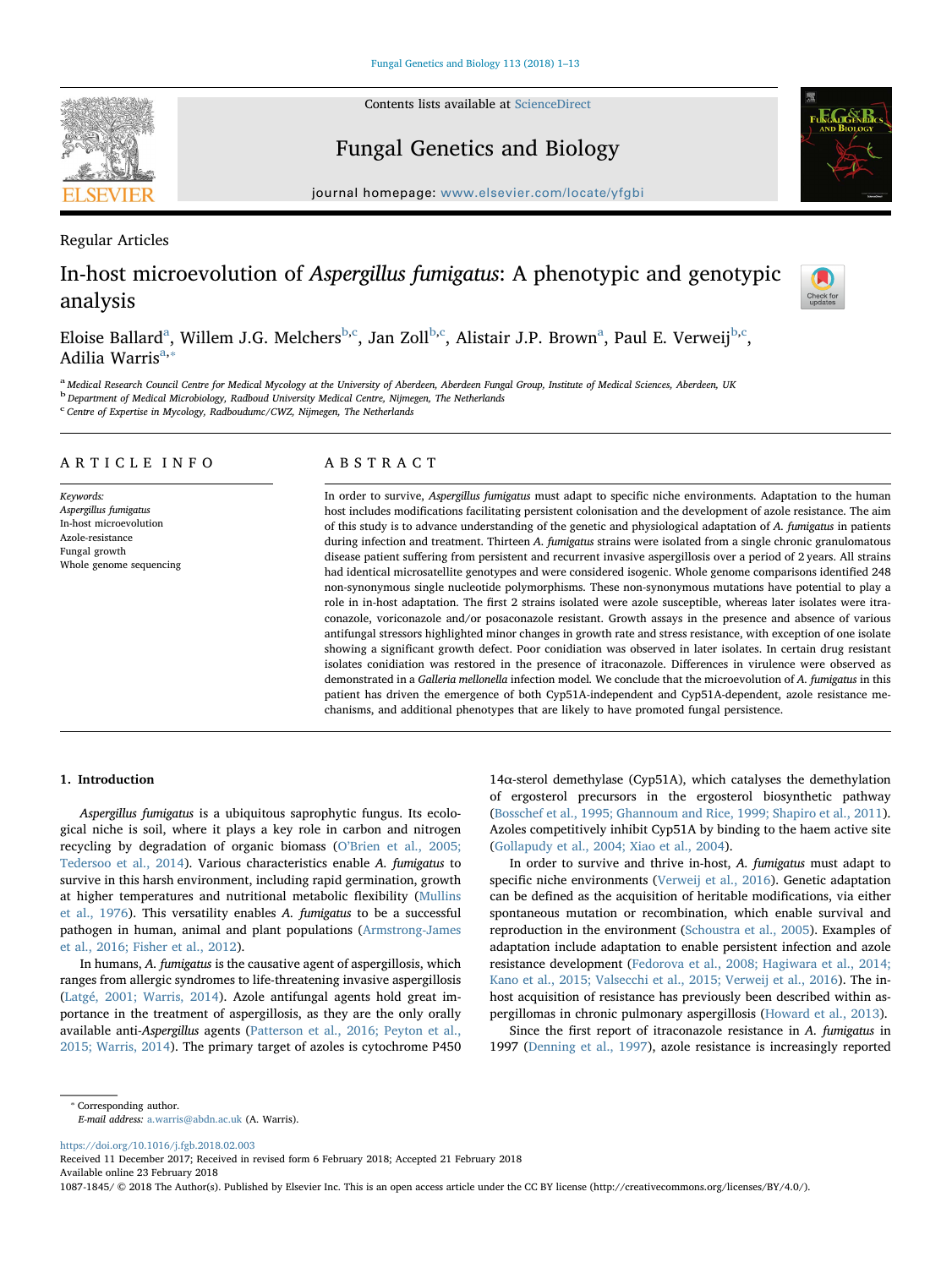globally. A range of molecular mechanisms conferring azole resistance have been described. Specific non-synonymous point mutations in cyp51A have been shown to confer azole resistance by altering the ligand entry channel structure; examples include G54, P216, G138 and M220 [\(Albarrag et al., 2011; Garcia-E](#page-10-2)ffron et al., 2005; Mann et al., [2003; Mellado et al., 2004, 2003; Snelders et al., 2010\)](#page-10-2). A tandem repeat of 34 bp in the promoter region of cyp51A has also been shown to confer itraconazole resistance by increasing cyp51A gene expression in combination with an L98H mutation within cyp51A [\(Mellado et al.,](#page-11-9) [2007; Snelders et al., 2008\)](#page-11-9). In contrast to cyp51A-mediated resistance mechanisms, relatively few non cyp51A-mediated mechanisms have been described. One example is a P88L substitution in the CCAATbinding transcription factor complex subunit HapE, which has been shown to confer itraconazole resistance by enhancing cyp51A expression [\(Camps et al. 2012\)](#page-10-3). Overexpression of efflux transporters AtrF and Cdr1B has been associated with azole resistance ([Fraczek et al., 2013;](#page-11-10) [Slaven et al., 2002](#page-11-10)) but further research is required to validate the role of these pumps in azole resistance. Mutation in components of mitochondrial complex I, RamA (farnesyltransferase β-subunit), overexpression of  $\alpha$ yp51B and deletion of cytochrome  $b_5$  CybE have also been described to result in azole resistance ([Bromley et al., 2016; Buied](#page-10-4) [et al., 2013; Misslinger et al., 2017; Norton et al., 2017](#page-10-4)).

Cyp51A-mediated resistance mechanisms are not thought to be associated with fitness costs ([Lackner et al., 2017; Valsecchi et al., 2015](#page-11-11)). In contrast, the HapE itraconazole resistance mechanism is associated with a growth defect [\(Camps et al. 2012\)](#page-10-3). Interestingly, specific azole resistant isolates are hypothesised to be 'azole addicted' whereby they exhibit enhanced growth in the presence of azole antifungals ([Anderson, 2005; Schoustra et al., 2006\)](#page-10-5).

Studies investigating the dynamics of in-host adaptation and persistent infection are scarce. Here we performed a detailed phenotypic and genotypic analysis of 13 A. fumigatus isolates consecutively cultured over a period of 2 years with increasing azole resistance in a chronic granulomatous disease (CGD) patient with chronic and recurrent aspergillosis. Whole genome sequencing was used to assess the genomic dynamics. Phenotypic analysis including growth in liquid and on solid media and conidiation assays were used to investigate physiological adaptation. An invertebrate infection model was used to assess differences in virulence.

## 2. Materials and methods

#### 2.1. Origin and characterisation of fungal isolates

The 13 isolates used in this study were cultured from a 36-year-old male diagnosed with X-linked chronic granulomatous disease with severe chronic obstructive pulmonary disease (Gold IV) and allergic bronchopulmonary aspergillosis [\(Verweij et al., 2016](#page-12-0)). The patient suffered from 3 episodes of invasive aspergillosis and developed an aspergilloma, which could not be surgically removed due to his poor respiratory condition. The patient was treated prophylactically with interferon-gamma, trimethoprim-sulphamethoxazole and itraconazole. Between June and December 2011, the patient was treated with itraconazole followed by combination therapy consisting of voriconazole and an echinocandin (caspofungin, anidulafungin). Isolate V130-15 was collected on 22/11/11 and isolates V130-14, V130-18 and V130-54 were collected on 25/11/11. Between December 2011 and January 2013 the patient was treated consecutively with liposomal amphotericin B, itraconazole, anidulafungin in combination with voriconazole. Between August and December 2013, the patient was treated with posaconazole monotherapy, followed by combination therapy with micafungin. Despite these efforts, eradication of the fungus was not achieved. Isolates V157-39, V157-40, V157-47, V157-48 and V157-62 were collected on 9/12/13. Isolates V157-59, V157-60 and V157-61 were collected on 12/12/13; and isolate V157-80 was collected on 19/ 12/13. Unfortunately the patient died from his infection.

The 13 A. fumigatus isolates were cultured and morphologically identified as A. fumigatus at Radboud University Medical Centre ([Verweij et al., 2016\)](#page-12-0). In vitro susceptibility testing of the isolates was performed according to the EUCAST broth microdilution reference method [\(Subcommittee on Antifungal Susceptibility Testing of the](#page-12-1) [ESCMID European Committee for Antimicrobial Susceptibility Testing](#page-12-1) [\(EUCAST\), 2015](#page-12-1)). Isolates were tested at a final drug concentration rage of 0.0312–16 mg/L itraconazole (Sigma Aldrich, UK), 0.0312–16 mg/L voriconazole (Pfizer, UK) and 0.0156–8 mg/L posaconazole (Sigma Aldrich, UK). A no growth end point was determined by eye. Short tandem repeat (STR) typing was performed as described previously using microsatellite loci STRAf 3A, 3B, 3C, 4A, 4B and 4C ([de Valk](#page-11-12) [et al., 2005](#page-11-12)). Repeat numbers at each loci were determined by PCR and subsequent sequencing.

#### 2.2. Conidial suspension preparation

A. fumigatus conidia were spread onto diluted Sabouraud dextrose agar in T75 culture flasks (Greiner Bio-One, Germany) and incubated at 37 °C for 7 d. Diluted Sabouraud dextrose agar was selected to promote sporulation. Conidia were harvested via immersion in 30 mL phosphate buffered saline (PBS) (Thermo Fisher Scientific, UK) containing 0.05% Tween-80 (Thermo Fisher Scientific, UK). Conidial suspensions were passed through a sterile 40 µm strainer to remove hyphal fragments, washed twice using PBS and then counted using a Neubauer improved haemocytometer [\(Petrikkou et al., 2001](#page-11-13)). For all experiments, suspensions were diluted as required in RPMI (RPMI 1640 + Glutamax, Fisher Scientific, UK).

## 2.3. Whole genome sequencing

DNA was extracted from either conidia or mycelium. Conidia were suspended in TE buffer (pH 8, 1% SDS, 2% Triton X100, 100 mM NaCl). The suspension was shaken for 30 min at 70 °C. DNA was extracted using phenol/chloroform extraction and purified using the QIAamp DNA Blood Mini kit (Qiagen, Germany). A fragmented genomic DNA library was prepared using a Nextera XT DNA sample preparation kit (Illumina, USA). Subsequent sequencing was conducted in a paired end  $2 \times 150$  bp mode using an Illumina NextSeq 500 machine (Illumina, USA).

## 2.4. Bioinformatics analysis

Raw reads were quality checked using FastQC (version 0.11.5, Babraham Institute). Reads containing adapter sequences and/or with a Phred score < 30 were removed using Trimmomatic (Galaxy version 0.32.3) [\(Bolger et al., 2014; Giardine et al., 2005\)](#page-10-6). Reads were mapped to the Af293 reference genome (release 31, EnsemblFungi) using the very sensitive local align preset mode in Bowtie2 [\(Garcia-Alcalde et al.,](#page-11-14) [2012\)](#page-11-14). Mapping quality was assessed using Qualimap ([Garcia-Alcalde](#page-11-14) [et al., 2012; Okonechnikov et al., 2015\)](#page-11-14). Single nucleotide polymorphism (SNP) detection was conducted using FreeBayes [\(Garrison](#page-11-15) [and Marth, 2012\)](#page-11-15). VCFtools vcf-isec was used to assess patterns amongst SNPs and to filter SNPs with a minimum coverage of 5 and a minimum probability of 0.8 [\(Danecek et al., 2011](#page-10-7)). EnsemblFungi Variant Effect Predictor was used to assess the impact of non-synonymous SNPs ([Flicek et al., 2014](#page-11-16)). Both synonymous and non-synonymous SNPs were considered for phylogenetic analysis using the SNPhylo pipeline ([Lee et al., 2014](#page-11-17)), which utilises vcftools ([Danecek](#page-10-7) [et al., 2011](#page-10-7)), Phylip (University of Washington, USA) and Muscle ([Edgar, 2004](#page-11-18)) to generate phylogenetic trees by the maximum likelihood method. Integrated Genomics Viewer and Tablet were utilised for visualisation of sequence data ([Boyaval et al., 2007; Milne et al.,](#page-10-8) [2013; Thorvaldsdóttir et al., 2013\)](#page-10-8).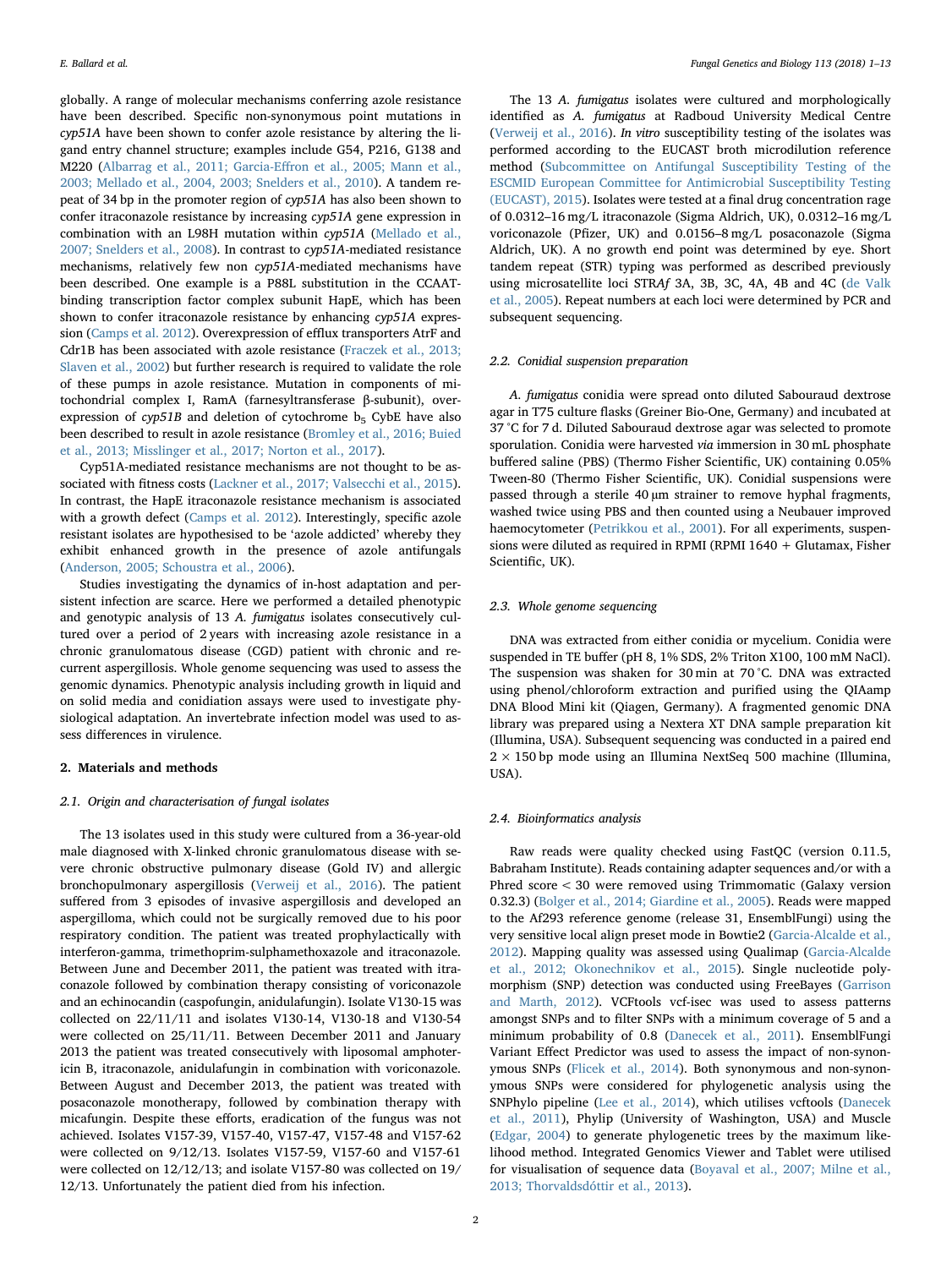#### <span id="page-2-0"></span>Table 1

Minimum inhibitory concentrations of the A. fumigatus isolates in the series.

| Isolation date | Strain  | Cyp51A SNP   |              | Minimum inhibitory concentration (MIC; mg/L) |              |
|----------------|---------|--------------|--------------|----------------------------------------------|--------------|
|                |         |              | Itraconazole | Voriconazole                                 | Posaconazole |
| 22/11/11       | V130-15 |              |              |                                              | 0.25         |
| 25/11/11       | V130-14 |              |              |                                              | 0.25         |
| 25/11/11       | V130-18 |              | 4            | 4                                            | 0.5          |
| 25/11/11       | V130-54 |              | >16          |                                              | 0.125        |
| 09/12/13       | V157-39 | <b>G54R</b>  | >16          |                                              | >16          |
| 09/12/13       | V157-40 | <b>G54V</b>  | >16          |                                              | >16          |
| 09/12/13       | V157-47 | <b>P216L</b> | >16          | 2                                            | >16          |
| 09/12/13       | V157-48 | <b>P216L</b> | >16          | 2                                            | >16          |
| 09/12/13       | V157-62 | <b>M220R</b> | >16          | 8                                            | >16          |
| 12/12/13       | V157-59 | <b>M220R</b> | >16          | 4                                            | >16          |
| 12/12/13       | V157-60 | <b>M220R</b> | >16          | 4                                            | >16          |
| 12/12/13       | V157-61 | <b>M220R</b> | >16          | 4                                            | >16          |
| 19/12/13       | V157-80 | P216L        | >16          |                                              | >16          |

Bold indicates a MIC exceeding the EUCAST clinical resistance breakpoint; which are defined as itraconazole > 2 mg/L, voriconazole > 2 mg/L and posaconazole > 0.25 mg/L.

## 2.5. Growth assays

## 2.5.1. Liquid medium

Flat-bottomed 96-well plates (Nunc microwell 96F, Thermo Fischer Scientific, UK) were seeded with  $1.9 \times 10^5$  conidia in RPMI. Selected wells were supplemented with specific concentrations of posaconazole (POS 0.5–1 mg/L), voriconazole (VORI 1–4 mg/L) or 2.5 mM tert-Butyl hydroperoxide (tBOOH) (Sigma Aldrich, UK). Plates were incubated at 37 °C for 48 h inside a spectrophotometric plate reader (FLUOstar OPTIMA, BMG Labtech, Germany). Optical density at 450 nm was automatically measured every 20 min with 5 s shaking before every reading. Each condition was performed in triplicate wells and repeated twice. Due to the lipophilic properties of itraconazole (ITR), specific concentrations were unable to be determined in liquid media; solid media assays were consequently used for studying the impact of ITR on growth.

## 2.5.2. Solid medium

Sabouraud dextrose agar plates were spot-inoculated with  $5 \times 10^2$ conidia. Selected plates were supplemented with specific concentrations of either ITR (between 1 and 8 mg/L) or 2.5 mM tBOOH. Supplements were added to the medium at ∼50 °C before solidification. Plates were incubated at 37 °C for 96 h, colony diameters were measured every 24 h. Each condition was performed in triplicate.

## 2.5.3. Environmental zinc depletion

A. fumigatus conidia were spread onto glucose minimal agar lacking zinc in T75 culture flasks and incubated at 37 °C for 7 d. Conidia were harvested and counted as described. Zinc depletion experiments were performed by spot inoculating  $5 \times 10^2$  conidia on glucose minimal media in the absence and presence of 1 mM zinc at pH 4.5 and 7.5 ([Amich et al., 2010\)](#page-10-9). Plates were incubated at 37 °C for 96 h, colony diameters were measured every 24 h. Each condition was performed in triplicate.

## 2.5.4. Conidiation quantification

T75 culture flasks containing Sabouraud dextrose agar were inoculated with  $1 \times 10^5$  conidia and incubated at 37 °C for 7 d. Selected flasks were supplemented with 4 mg/L ITR. Conidial suspensions were prepared and counted as described above. Where sterile hyphae were produced, a  $1 \text{ cm}^3$  section of hyphae was excised using a sterile plastic loop, re-plated and incubated at 37 °C for an additional 7 d. Conidial suspensions were subsequently prepared and counted as described. Each condition was performed in duplicate.

## 2.6. Galleria mellonella virulence assays

Similar sized G. mellonella larvae (Livefood Ltd, UK) were selected for use in experiments. All larval injections were performed in the last pro-leg using a 0.33 mm Micro-Fine needle (BD, UK). Groups of 10 larvae were infected with  $6 \times 10^3$  conidia. Control groups of larvae were included in each experiment; 10 unmanipulated larvae and 10 larvae injected with 10 µl PBS. Larvae were incubated at 37 °C for 6 d. Larval death was characterised by lack of movement and melanisation ([Gomez-Lopez et al., 2014; Renwick et al., 2006; Slater et al., 2011](#page-11-19)). Virulence assays were performed in duplicate.

# 2.7. Statistical analysis

Statistical significance was assessed using a two-tailed Students Ttest. Survival curves comparisons were performed using a log-rank Mantel-Cox test. A p value of < 0.05 was considered significant.

## 3. Results

## 3.1. Initial characterisation of the A. Fumigatus isolates

### 3.1.1. Validation of genetic relatedness

Microsatellite typing was performed in order to verify genetic relatedness between the 13 isolates [\(de Valk et al., 2005\)](#page-11-12). STRAf loci 3A, 3B, 3C, 4A, 4B and 4C were assessed. All isolates showed identical repeat numbers at all loci except for 3C and 4A. Isolates showed 26 repeats at 3A, 9 repeats at 3B, 12 repeats at 4B and 8 repeats at 4C. At locus 3C isolates showed 16 repeats, with the exception of isolates V130-15 and V130-18 which showed 17 repeats. At locus 4A isolates showed 9 repeats, with the exception of isolates V157-39, V157-40 and V157-80 which showed 8 repeats. As repeat numbers at these loci differed by only one single repeat the isolates are considered isogenic.

## 3.1.2. Development of triazole resistance

According to the EUCAST clinical resistance breakpoints, isolates V130-15 and V130-14 were azole susceptible, while isolate V130-54 was itraconazole (ITR) resistant. Furthermore, isolates V130-18, V157- 62, V157-59, V157-60 and V157-61 were pan-azole resistant, whereas isolates V157-39, V157-40, V157-47, V157-48 and V157-80 were ITR and posaconazole (POS) resistant ([Table 1](#page-2-0)).

#### 3.1.3. Differences in colony morphology

Colony morphology differed hugely between isolates. The first 5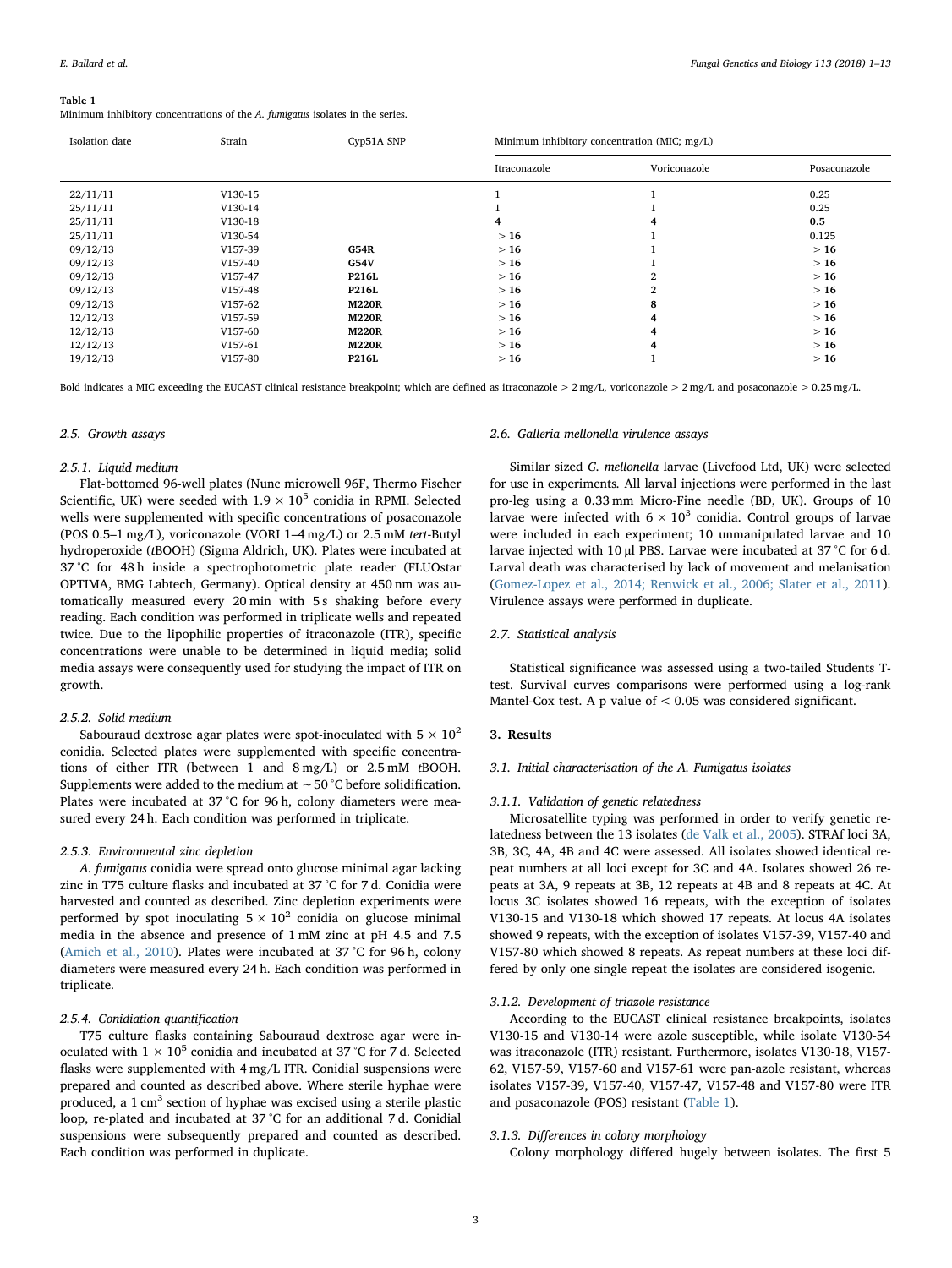<span id="page-3-1"></span>

Fig. 1. Observed colony morphology of the series. Sabouraud dextrose agar plates were spot inoculated with  $5 \times 10^2$  conidia and incubated at 37 °C for 96 h.

<span id="page-3-2"></span>

Fig. 2. Phylogenetic tree based on whole genome sequences of the A. fumigatus series. (A) Single nucleotide polymorphism based phylogenetic tree was constructed using the SNPhylo pipeline and the whole genome sequences of the entire series as well as unrelated isolates IFM59361-1, 09-7500806, 08-19-02-61 and Afu 1042/09. (B) Unrooted phylogenetic tree of the series constructed using the SNPhylo pipeline. Tree scale represents nucleotide substitutions per site.

isolates (V130-15, V130-14, V130-18, V130-54, V157-39 and V157-40) produced wild-type green colonies whereas subsequent isolates produced predominantly white, sterile hyphae. Remarkably, the final iso-late collected (V[1](#page-3-0)57-80) produced green<sup>1</sup> colonies again [\(Fig. 1](#page-3-1)).

## <span id="page-3-0"></span> $^{\rm 1}$  For interpretation of color in Fig. 1, the reader is referred to the web version of this article.

# 3.2. In depth characterisation of the isolates

# 3.2.1. Whole genome comparisons between isolates

Af293 was used as the reference genome based on assessment of mapping quality and coverage statistics; mean coverage across the series was 65X and mean mapping quality was 40 [\(Table A.1](#page-7-0)). SNPbased full genome phylogenetic analysis was performed [\(Lee et al.,](#page-11-17) [2014\)](#page-11-17). The sequences of various unrelated isolates were included in the phylogenetic analysis; a clinical isolate from Japan (IFM59361-1)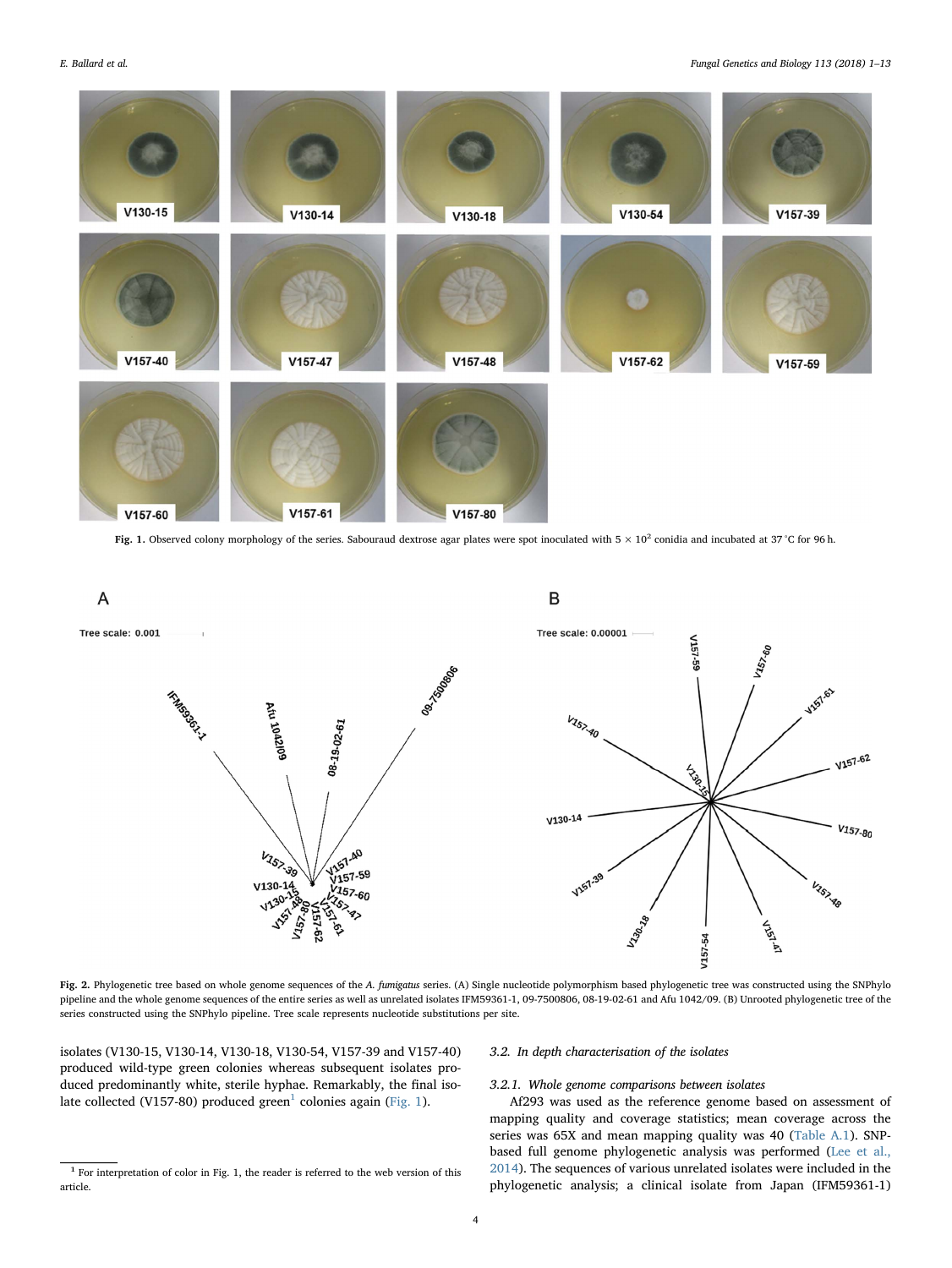<span id="page-4-0"></span>

| Table 2                  | Non synonymous single nucleotide polymorphisms of particular interest present in isolates within the series.                                         |               |                     |                 |                   |       |                         |              |                 |              |                         |              |
|--------------------------|------------------------------------------------------------------------------------------------------------------------------------------------------|---------------|---------------------|-----------------|-------------------|-------|-------------------------|--------------|-----------------|--------------|-------------------------|--------------|
| Gene                     | Description                                                                                                                                          | V130-18       | V130-54             | V157-39 V157-40 |                   |       | V157-47 V157-48 V157-59 |              | V157-60         | V157-62      | V157-61                 | V157-80      |
|                          | AFUA_1G09270 Transmembrane glycoprotein                                                                                                              |               |                     |                 |                   |       | S772N                   | S772N        | <b>S772N</b>    | S772N        | S772N                   | S772N        |
|                          | AFUA_1G12540 TMEM1 family protein                                                                                                                    |               |                     |                 |                   |       |                         | F879C        | F879C           | F879C        | F879C                   |              |
| AFUA 2G01700             | Carbon catabolite Derepressing protein kinase Snf1                                                                                                   |               |                     |                 |                   |       |                         | R188Q        | R188Q           | R188Q        | R188Q                   |              |
|                          | AFUA_2G02320 Hsp70 chaperone (BiP)                                                                                                                   |               |                     |                 |                   |       |                         |              | <sup>*</sup> 06 |              | 490                     |              |
| AFUA_2G08040             | C6 finger domain protein                                                                                                                             |               |                     | D347Y           |                   |       | D347Y                   | D347Y        | D347Y           | D347Y        | D347Y                   | D347Y        |
| AFUA 3G07940             | Phosphoinositide phospholipase C                                                                                                                     |               |                     |                 |                   |       |                         | KSS213KS     | KSS213KS        | KSS213KS     | KSS213KS                |              |
| <b>AFUA 3G08990</b>      | Cell surface protein                                                                                                                                 | F141S         | F141S               |                 |                   |       |                         |              |                 |              |                         |              |
| <b>AFUA_3G10250</b>      | Cell division control protein (Cdc15)                                                                                                                |               |                     | D220G           | D220G             |       | D220G                   | D220G        | D220G           | D220G        | D220G                   | D220G        |
| AFUA 3G11940             | Chromatin modification-related protein                                                                                                               |               |                     | 154X            |                   |       |                         | $292^*$      | $292^*$         | 292*         | $292^{*}$               | <b>154X</b>  |
| AFUA_4G06890             | Cyp51A                                                                                                                                               |               |                     | <b>G54R</b>     | G54V              | P216L | P216L                   | M220R        | M220R           | M220R        | M220R                   | P216L        |
| AFUA_4G08100             | Uncharacterised protein                                                                                                                              |               |                     | V204A           |                   |       | V204A                   | V204A        | V204A           | V204A        | V204A                   | V204A        |
| AFUA <sub>4</sub> G13800 | Exo-alpha-sialidase                                                                                                                                  |               |                     |                 |                   |       |                         | T214K        | T214K           | <b>T214K</b> | T214K                   |              |
|                          | AFUA_4G14310 Uncharacterised protein                                                                                                                 |               |                     |                 | A2071 V2091       |       |                         |              | A2071 V2091     | A2071 V2091  | A2071 V2091 A2071 V2091 |              |
| <b>AFUA 5G03760</b>      | Endochitinase A1                                                                                                                                     | S438P         | S438P V436I         |                 |                   |       |                         |              |                 |              |                         |              |
| AFUA_5G04050             | Scramblase family protein                                                                                                                            |               |                     | $128^{\circ}$   |                   |       |                         | $128^{*}$    | $128^*$         | $128^{*}$    | $128^*$                 | $128^*$      |
| AFUA 6G00530             | Uncharacterised protein                                                                                                                              |               |                     |                 |                   |       | <b>Y380H</b>            | <b>Y380H</b> | <b>Y380H</b>    | <b>Y380H</b> | Y380H                   | <b>Y380H</b> |
| <b>AFUA_6G10050</b>      | Small oligopeptide transporter, OPT family                                                                                                           |               |                     | G428S           | G428S             |       | G428S                   | G428S        | G428S           | G428S        | G428S                   | G428S        |
| <b>AFUA 6G10620</b>      | Nuclear pore complex subunit                                                                                                                         |               |                     | D43N            | D43N              |       | D43N                    | D43N         | D43N            | D43N         | D43N                    | D43N         |
| AFUA_6G14720             | Telomere-associated RecQ helicase                                                                                                                    | <b>I1077V</b> | 11077V P1152L R984C | G1119R          | R984C A994V S996N |       |                         | D123N        |                 |              | <b>P6961</b>            |              |
|                          | Isolates V130-15 and V130-14 have been excluded from this table as they were defined as references, and therefore did not contain any substitutions. |               |                     |                 |                   |       |                         |              |                 |              |                         |              |

<span id="page-4-1"></span>

Fig. 3. Comparison of mycelial growth of A. fumigatus isolates V157-40 and V157-80 in the presence and absence of zinc at pH 4.5 and 7.5. Isolates were pre-cultured on glucose minimal media lacking zinc for 7 d at 37 °C. Conidia were harvested via immersion in 30 mL PBS containing 0.05% Tween-80 and counted. Glucose minimal media plates lacking zinc or containing 1 mM zinc at pH 4.5 and 7.5 were spot inoculated with  $5 \times 10^2$ conidia. Every 24 h for 96 h colony diameter was measured; results at 96 h are shown. Data was obtained in triplicate and mean values  $\pm$  SD are shown ( $\degree$ p < 0.05; two-tailed Students T-test).

([Hagiwara et al., 2014](#page-11-20)), a clinical isolate from the UK (09-7500806) ([Abdolrasouli et al., 2015](#page-10-10)), an environmental isolate from the Netherlands (08-19-02-61) ([Abdolrasouli et al., 2015](#page-10-10)) and a clinical isolate from India (Afu 1042/09) ([Abdolrasouli et al., 2015](#page-10-10)). [Fig. 2](#page-3-2)A highlights the genetic closeness of the series, as unrelated isolates showed greater genetic distance and diversity. In agreement with microsatellite typing results, whole genome sequencing verified the isolates to be isogenic ([Fig. 2](#page-3-2)A). The first strain to be isolated (V130-15) was verified to be the precursor to the series [\(Fig. 2B](#page-3-2)). Later isolates appear to take on independent lineages of microevolution from the precursor isolate.

A total of 248 non-synonymous SNPs, absent in early isolates V130-15 and V130-14, were identified in later isolates ([Table A.2](#page-8-0)). These SNPs are predicted to have developed during the course of infection and in-host microevolution of the precursor strain (V130-15). SNPs of particular interest were identified based on their occurrence in multiple isolates or being localised in genes encoding proteins considered to play an important role in fungal cell metabolism and growth ([Table 2](#page-4-0)). The genes identified were located across all 8 chromosomes and encoded a range of proteins including phospholipases (AFUA\_3G07940 phosphoinositide phospholipase C), protein kinases (AFUA\_2G01700 Snf1) and cell division control proteins (AFUA\_3G10250 Cdc15). Cyp51A SNPs were identified in 9 isolates in the series. V157-39 harboured G54R; V157-40 harboured G54V; isolates V157-47, V157-48 and V157-80 harboured P216L; isolates V157- 59, V157-60, V157-62 and V157-61 harboured M220R. SNPs were also identified in a range of uncharacterised proteins. For example, V204A SNP in AFUA\_4G08100 was demonstrated in isolates V157-39, V157-48, V157- 59, V157-60, V157-62, V157-61 and V157-80. A wide range of Cyp51A SNPs were identified, supporting the prediction that the isolates took on independent lineages of microevolution [\(Fig. 2B](#page-3-2)).

Of the SNPs identified, of particular interest was F125L in ZrfC alkaline zinc transporter (AFUA\_4G09560) in the last isolate of the series, V157-80. F125L lies in the highly conserved ETFCND motif, which is Cterminal of a zinc-binding motif [\(Macpherson et al., 2005](#page-11-21)). The strict conservation of this motif indicates importance [\(Macpherson et al.,](#page-11-21) [2005\)](#page-11-21). Zinc depletion assays were performed in order to assess whether this isolate possessed any growth differences as a result of this SNP in zinc-limiting environments, much like the human host.

Isolate V157-40 was selected as a control strain with a similar genetic background; both V157-40 and V157-80 possessed MICs > 16 mg/L for both ITR and POS. There were no significant growth differences between isolates V157-40 and V157-80 in the presence and absence of 1 mM zinc at pH 4.5 and 7.5. Both isolates exhibited significantly enhanced colony growth in the absence of zinc at pH 7.5 in comparison to pH 4.5 ( $p < 0.05$ ). In the presence of zinc, growth differences between pH 4.5 and 7.5 were negligible in both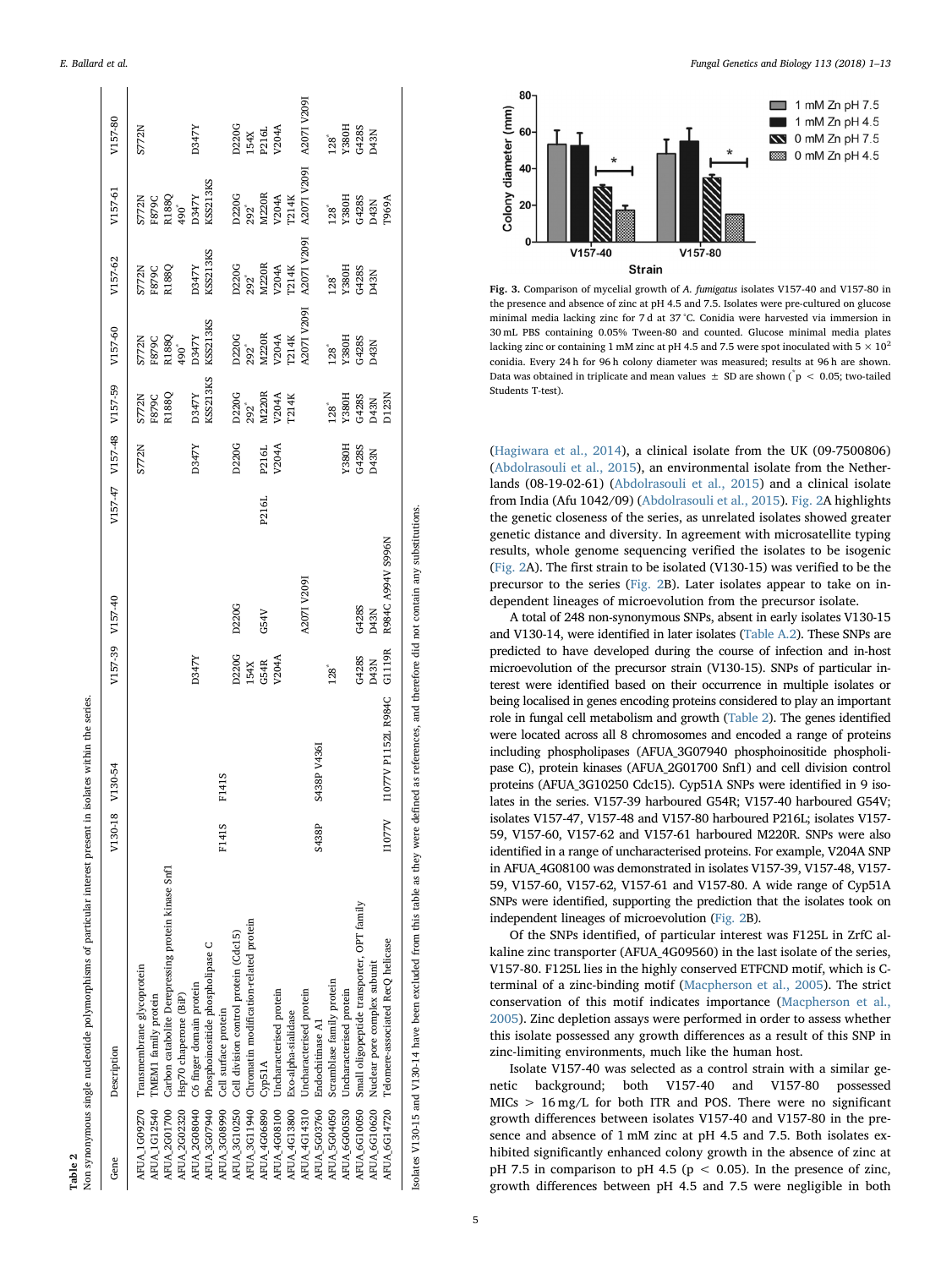<span id="page-5-0"></span>

Fig. 4. Comparison of mycelial growth of selected A. fumigatus isolates on solid media with increasing concentrations of itraconazole. Sabouraud dextrose agar plates were spot inoculated with  $5 \times 10^2$  conidia and incubated at 37 °C. Colony diameter was measured every 24 h for 96 h; results for 96 h are shown. Data was obtained in triplicate and mean values  $\pm$  SD are shown ( $\degree$ p = 0.003 compared to mean of V130-15, V157-39, V157-47 and V157-59; two-tailed Students T-test).

isolates ([Fig. 3\)](#page-4-1). In summary, the SNP observed in ZrfC does not appear affect the ability to scavenge zinc under the conditions tested.

## 3.2.2. Phenotypic analysis

The isolates showed variations in their growth kinetics in control liquid and solid media. The mean  $OD_{450}$  after 48 h growth in liquid media ranged from 0.666 (V130-18) to 0.818 (V157-48) (p = NS). All isolates cultured on solid media for 96 h showed growth colony diameters of between 30.2 (V130-14) and 37.5 mm (V157-39) (p = NS). Isolate V157-62 was an exception to this range. This isolate possessed a significantly decreased mean 96 h colony diameter of 16.2 mm  $(p = 0.003$  compared to the mean of isolates V130-15, V157-39, V157-47 and V157-59). This represents a mycelial growth rate 52% slower than the other isolates ([Figs. 1 and 4\)](#page-3-1). Specific isolates (V130-15, V157- 39, V157-47, V157-62 and V157-59) were selected for detailed phenotypic analyses to assess their response to antifungal stressors. These isolates were considered representative of the different azole resistance profiles, Cyp51A mutations and growth rates observed in the series. As shown in [Table 1, V130-15](#page-2-0) was azole susceptible without Cyp51A SNPs; V157-39 harboured G54R in Cyp51A and was ITR and POS resistant; V157-47 harboured P216L in Cyp51A and was ITR and POS resistant; V157-62 had a growth defect, harboured M220R in Cyp51A and was ITR, VORI and POS resistant; V157-59 harboured M220R in Cyp51A and was ITR, VORI and POS resistant. As anticipated, in both solid and

<span id="page-5-1"></span>

Fig. 6. Comparison of amount of conidia produced by the A. fumigatus strains throughout the series. T75 culture flasks containing Sabouraud dextrose agar with or without the addition of  $4 \text{ mg/L}$  itraconazole, were inoculated with  $1x10^5$  conidia and incubated at 37 °C for 7 d. Conidial suspensions were prepared via immersion in 30 mL PBS containing 0.05% Tween-80 and counted. Data was obtained in duplicate and mean values  $\pm$  SD are shown  $(\rho^* = 0.023, \rho^* = 0.0009;$  two-tailed Students T-test).

liquid media, isolates were unable to grow in the presence of a mouldactive azole at a concentration higher than its MIC. Resistant isolates exhibited a concentration dependent decrease in growth in the presence of azole antifungal agents in both solid and liquid media [\(Figs. 4 and 5](#page-5-0)). None of the isolates exhibited enhanced growth in comparison to control conditions in the presence of azole antifungals.

The series of strains were isolated from a CGD patient. This group of patients possess a defect in the nicotinamide adenine dinucleotide phosphate (NAPDH) oxidase complex, this results in a failure to mount a phagocyte respiratory burst and produce superoxide ([King et al.,](#page-11-22) [2016\)](#page-11-22). In order to assess whether the isolates displayed enhanced sensitivity to oxidative stress, as a result of adaptation in the CGD host, growth in the presence of tBOOH was assessed in both liquid and on solid media. Growth of all 5 isolates was fully inhibited by the presence of 2.5 mM tBOOH (data not shown). All 5 isolates grew normally at lower concentrations, indicating normal sensitivity to oxidative stress ([Emri et al., 2015\)](#page-11-23).

In order to further investigate the growth and development of the isolates, conidiation levels were quantified [\(Fig. 6](#page-5-1)). Under control conditions, specific resistant isolates (V157-39, V157-40, V157-47, V157-48, V157-62, V157-59, V157-60, V157-61, and V157-80) produced on average 5-fold less conidia than earlier isolates (V130-15,



Fig. 5. Growth kinetics of selected A. fumigatus isolates in liquid media. Flat-bottomed 96-well plates were seeded with  $1 \times 10^5$  conidia in RPMI with or without voriconazole (A) or posaconazole (B) in various concentrations. Plates were incubated at 37 °C for 48 h inside a spectrophotometric plate reader; the optical density at 450 nm was automatically measured every 20 min with 5 s shaking before every reading. Optical density at 48 h is shown. Data was obtained in duplicate, mean values  $\pm$  SD are shown. No significant differences were observed between isolates under the same condition.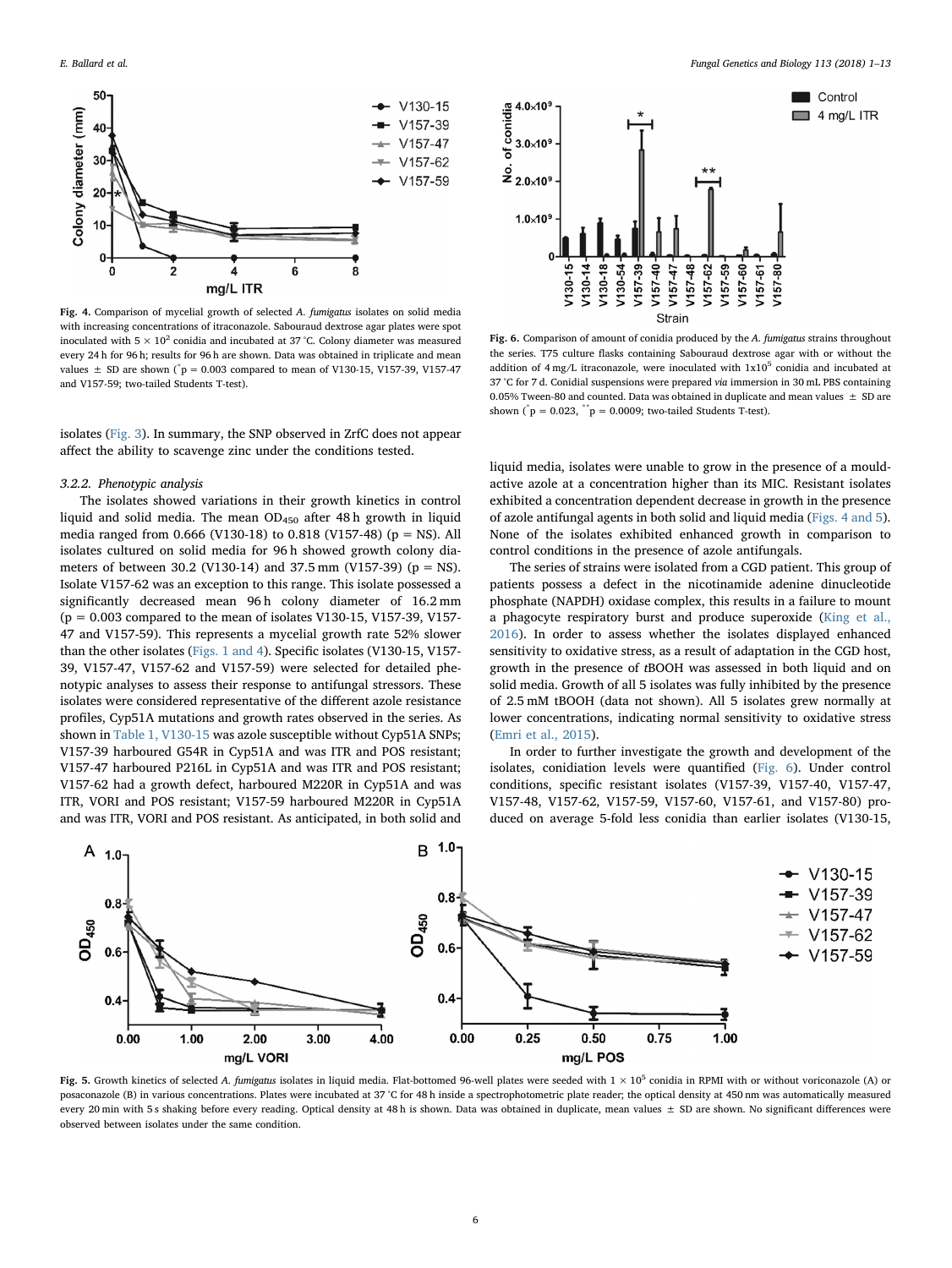<span id="page-6-0"></span>

Fig. 7. Survival of Galleria mellonella larvae infected with specific isolates. Groups of 10 G. mellonella larvae were infected with  $6 \times 10^3$  conidia in the last pro-leg using a 0.33 mm Micro-Fine needle. Two control groups of larvae were included in each experiment; 10 unmanipulated larvae and 10 larvae injected with phosphate-buffered saline. Larvae were monitored for 6 d; larval death was characterised by lack of movement and melanisation. Survival after infection with isolate V157-62 or V135-39 was significantly higher in comparison to isolate V130-15 ( $\degree$ p < 0.05; two-tailed Students T-test).

V130-14, V157-18 and V157-54) ( $p = 0.038$ ). Conidia production in ITR resistant isolates (V157-39, V157-40, V157-47, V157-62, V157-60 and V157-80) increased on average 7-fold in the presence of 4 mg/L ITR  $(p = 0.041)$ . Isolates V157-39 and V157-62 produced 5-fold  $(p = 0.023)$  and 3-fold  $(p = 0.0009)$  more conidia respectively in the presence of 4 mg/L ITR than susceptible isolates under control conditions. In summary, the majority of resistant isolates displayed increased levels of conidiation in the presence of 4 mg/L ITR. Isolates V157-48, V157-59 and V157-61 did not display this trend. However, upon passaging sterile hyphae onto 4 mg/L ITR, enhanced sporulation was observed.

### 3.2.3. Differences in virulence between isolates

In order to assess associated changes in virulence in the series, survival studies were performed using the well-established invertebrate model of systemic infection, Galleria mellonella [\(Gomez-Lopez et al.,](#page-11-19) [2014; Renwick et al., 2006; Slater et al., 2011](#page-11-19)). Clear differences in mortality rates were observed for the isolates tested ([Fig. 7](#page-6-0)). The percentage survival at 6 d ranged from 10% (isolate V157-39) to 60% (isolate V157-62). The percentage survival at 6 d was 40% after infection with the first isolate (V130-15). Survival after infection with isolate V157-62, the only isolate with a growth defect, was significantly higher than after infection with isolate V130-15 ( $p = 0.037$ ). Survival after infection with isolate V157-39 was significantly lower than after infection with isolate V130-15 ( $p = 0.01$ ). No associations between virulence and conditions levels and/or resistance profile could be made.

### 4. Discussion

In this study we investigated the dynamics of both physiological and genetic adaptation in A. fumigatus throughout chronic and recurrent infection. Central to this study was our series of 13 isolates obtained from a single chronic granulomatous disease patient over a period of 2 years. Using this unique series, we identified large numbers of genetic changes thought to have occurred throughout infection and disease. These non-synonymous mutations identified have potential to play a role in adaptation to the human host under antifungal therapy. Additionally, we identified one isolate that displays a severe growth defect. We also observed significant differences in the ability of the isolates to produce conidia. Isolates were demonstrated to exhibit varying levels of virulence and be more equipped to cope with zinc depletion at pH 7.5 in comparison to pH 4.5, which is consistent with previous findings [\(Amich et al., 2010\)](#page-10-9).

It is hypothesised that advantageous SNPs, which have developed during natural random mutation, are selected for during exposure to inhost stressors, such as azoles and effectors of the innate immunity. Subsequent natural selection is thought to enable survival. Here, we identified 248 SNPs predicted to have arisen during the course of infection in one host. Specific proteins were mutated in multiple isolates in the series. The identified proteins are involved in a wide range of cellular activities, indicating the stressors present in-host to be equally wide ranging. It is expected that the identified proteins play a role in inhost adaptation. Azole target Cyp51A is a hotspot for mutations conferring azole resistance [\(Zoll et al., 2016](#page-12-2)). Nine isolates within our series contained a SNP in Cyp51A. As the initial susceptible isolates lacked Cyp51A SNPs it can be concluded that these SNPs developed inhost, presumably as a result of azole pressure. Isolates contained either G54R, G54V, P216L or M220R SNPs, all of which have previously been proven to result in azole resistance to varying degrees ([Bellete](#page-10-11) et al., [2010; Bueid et al., 2010; Chen et al., 2005; Garcia-E](#page-10-11)ffron et al., 2005; [Hodiamont et al., 2009; Howard et al., 2009; Kuipers et al., 2011; Mann](#page-10-11) [et al., 2003; Mellado et al., 2003, 2007, 2004; Snelders et al., 2010;](#page-10-11) [Xiao et al., 2004\)](#page-10-11). In most cases the Cyp51A SNP present did not fully explain the resistance profile observed, indicating the presence of additional non-cyp51A mediated resistance mechanisms. As an example, isolate V157-39 was highly resistant to both POS and ITR. This isolate possessed a G54R substitution in Cyp51A, which has previously been shown to confer ITR resistance [\(Mellado et al., 2003\)](#page-11-24). The POS resistance of this isolate is as yet unexplained.

Four isolates possessed SNP R188Q in Snf1 kinase; this protein is known to be involved in nutrient limitation and salt stress responses in Saccharomyces cerevisiae ([Hsu et al., 2015; Sanz, 2003](#page-11-25)). It is possible that R188Q alters Snf1 functionality, potentially enhancing the ability of the isolates to cope with these stresses, which could enable persistence of infection. Furthermore, 7 isolates possessed SNP D347Y in C6 finger domain protein (AFUA\_2G08040). This protein possesses RNA polymerase II transcription factor activity and is zinc ion binding ([Bateman et al., 2015\)](#page-10-12). Interestingly, Hagiwara et al also reported a mutation (Y958) in this C6 finger domain protein, predicted to have developed throughout infection in an invasive pulmonary aspergillosis patient [\(Hagiwara et al., 2014](#page-11-20)). This supports our hypothesis that the identified proteins are involved in in-host adaptation.

Fitness losses in clinical azole resistant A. fumigatus isolates are frequently reported ([Hagiwara et al. 2014; Valsecchi et al. 2015](#page-11-20)). Various methods of assessing fitness are described in A. fumigatus ([Arendrup et al., 2010; Lackner et al., 2017; Valsecchi et al., 2015\)](#page-10-13). In this study we performed liquid and solid media growth assays. These growth assays were selected to represent different forms of in vivo growth. Liquid assays were deemed a basic representation of growth in human tissue, where conidiation does not occur. Solid media assays were chosen to crudely represent growth with sporulation, which occurs when the fungus is in contact with the air, as on the epithelial lining of the airways. Isolate V157-62 was shown to harbour defects in both conidiation and growth on solid media. This isolate contains a M220R Cyp51A mutation. Previous in vivo competition studies, using both immunocompetent and immunosuppressed mice, have shown that M220 SNPs are not associated with fitness costs ([Lackner et al., 2017;](#page-11-11) [Valsecchi et al., 2015\)](#page-11-11). It is possible that other SNPs gained as a result of adaptation are the cause of this fitness defect. These SNPs could be either beneficial and associated with a fitness cost or simply disadvantageous. Clues can be obtained using whole genome sequencing however further research is required to definitively associate specific SNPs, or combinations thereof, with this phenotype.

Later isolates were shown to produce significantly fewer conidia than earlier more susceptible isolates. Conidiation in specific isolates was restored in the presence of itraconazole. This could be classified as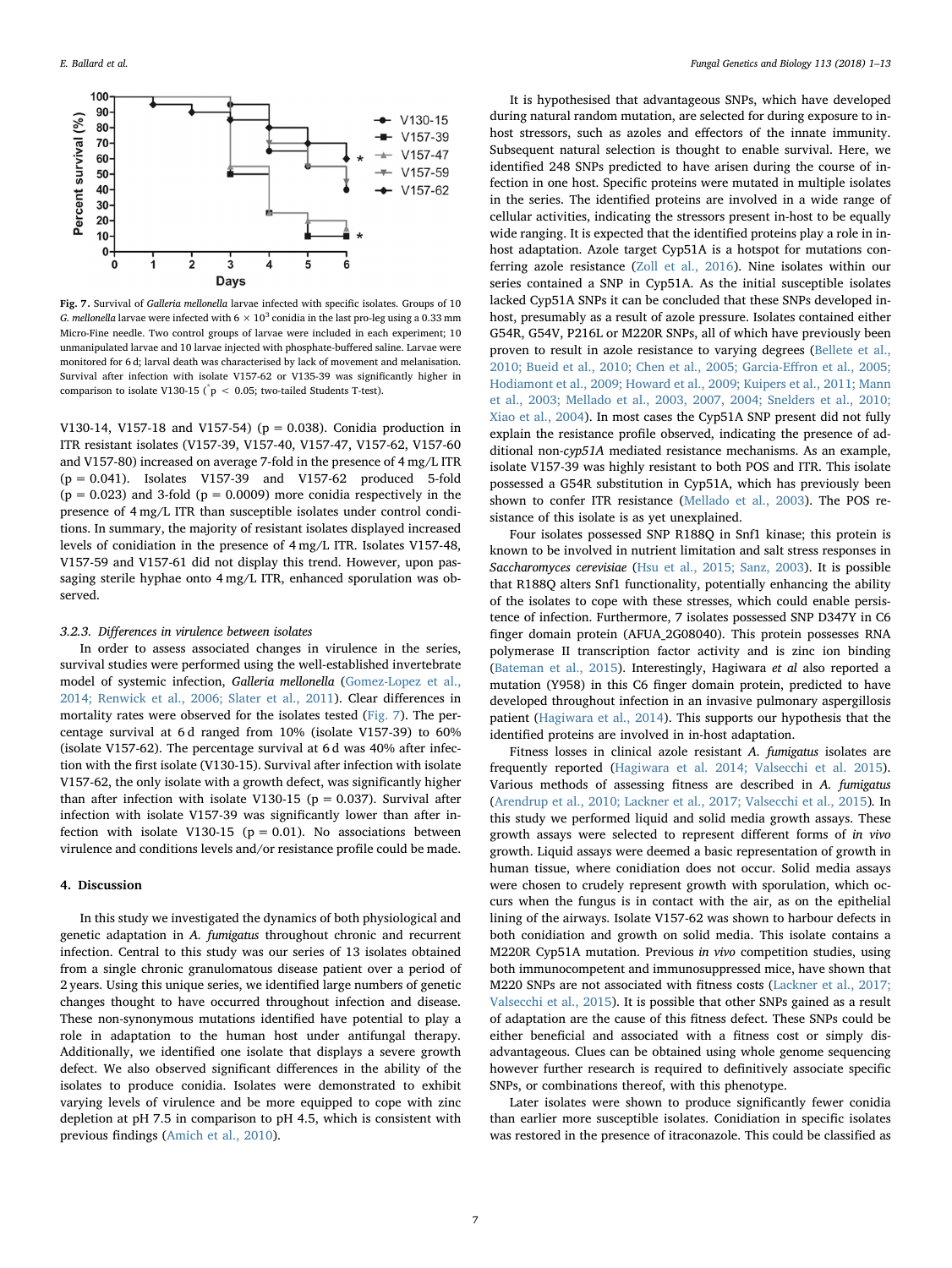azole addiction, where the fungus has adapted to grow in the presence of azole and as a result requires it for specific aspects of growth. These isolates do not share an isolation date or resistance profile, but perhaps shared localisation within the lung and therefore adapted similarly. As the majority of isolates possessed normal mycelial growth rates, the defect lies directly in the isolates' ability to form conidia. In agreement with our findings, Hagiwara et al also reported a sporulation defect in serially isolated clinical strains from individual patients ([Hagiwara](#page-11-20) [et al., 2014\)](#page-11-20). It can be hypothesised that the virulence of the poorly sporulating isolates is unaffected by this defect as conidiation is rarely observed in human tissue and is not required for invasive disease pathogenesis. However, the environmental spread of resistant isolates with this defect is likely to be limited.

Interestingly, under zinc depletion isolates grew better at pH 7.5 in comparison to pH 4.5. ZrfC is central to this behaviour. This zinc transporter is capable of functioning under alkaline zinc limiting conditions due to its N-terminus, which is also predicted to scavenge  $\text{Zn}^{2+}$ from host tissues [\(Amich et al., 2014; Wilson et al., 2012](#page-10-14)). It is probable that these strains have evolved in host and are therefore more adapted to scavenge zinc and thrive at physiological pH in host. Survival in acidic conditions is perhaps driven by adaptation to the ecological niche of A. fumigatus in soil. The SNP identified by us in the ZrfC in V157-80 did not influence the capability to grow in alkaline zinc limiting conditions and seems not to play a role in in-host adaptation.

The phenotypic and genotypic changes observed in the series may be associated with the virulence differences observed in our experimental G. mellonella model. Isolates exhibited both increased and decreased virulence in comparison to the precursor isolate (V130-15). The isolate determined to have a growth defect in vitro (V157-62) showed attenuated virulence in comparison to V130-15. This could be a direct impact of its slower mycelial growth. Another azole resistant isolate (V157-39) showed enhanced virulence in comparison to V130-15. In agreement with previous findings, no associations could be made between resistance development and changes in virulence ([Lackner et al.,](#page-11-11) [2017; Valsecchi et al., 2015\)](#page-11-11). Furthermore, no associations could be

<span id="page-7-0"></span>Table A1

# Appendix A

[Table A.1](#page-7-0) [Table A.2](#page-8-0)

made between conidiation levels and virulence. As mycelial growth drives invasion in-host rather than conidiation, it is possible that differences in conidiation ability have minimal impact on ability to cause infection. It is likely that microevolution has driven both increases and decreases in virulence. Attenuated virulence may well be a cost associated with another yet unidentified adaptation mechanism. Increases in virulence are regarded as direct adaptation to enable persistence.

## 5. Conclusions

In summary, A. fumigatus undergoes substantial in-host adaptation. This adaptation occurs on both a physiological and genetic level as illustrated by our results, and is hypothesised to enable persistence of infection in some cases. Genetic changes reported here are wide ranging, suggesting that the stressors driving adaptation are equally wide ranging. It should be noted that as this study involves a series of isolates from a single chronic granulomatous disease patient, adaptation dynamics reported may not be representative of other patient groups and/ or other patients with chronic granulomatous disease. However, this study is the first to provide in depth analysis into the genetic and physiological changes that occur in A. fumigatus during adaptation to the human host.

# Acknowledgments

We are thankful to Kenny Ntwari Nindorera for performing the G. mellonella survival studies. EB, AB and AW are supported by the Wellcome Trust Strategic Award (grant 097377), the MRC Centre for Medical Mycology (grant MR/N006364/1) at the University of Aberdeen. AB was also supported by the Biotechnology and Biological Research Council (BB/K017365/1) and the Medical Research Council (MR/M026663/1). The work in this paper is funded by a BBSRC EASTBIO grant. The funders had no role in study design, data interpretation, or the decision to submit the work for publication.

| Strain             | Mean coverage (X) | Mean mapping quality |
|--------------------|-------------------|----------------------|
| V130-15            | 69                | 40                   |
| V130-14            | 85                | 39                   |
| V130-18            | 118               | 39                   |
| V130-54            | 69                | 39                   |
| V157-39            | 62                | 40                   |
| V157-40            | 76                | 41                   |
| V157-47            | 20                | 37                   |
| V157-48            | 25                | 37                   |
| V157-62            | 53                | 41                   |
| V157-59            | 77                | 40                   |
| V157-60            | 58                | 41                   |
| V157-61            | 61                | 39                   |
| V157-80            | 71                | 41                   |
| Mean across series | 65                | 40                   |

Mean coverage and mapping quality of whole genome sequence data sets to Af293 reference.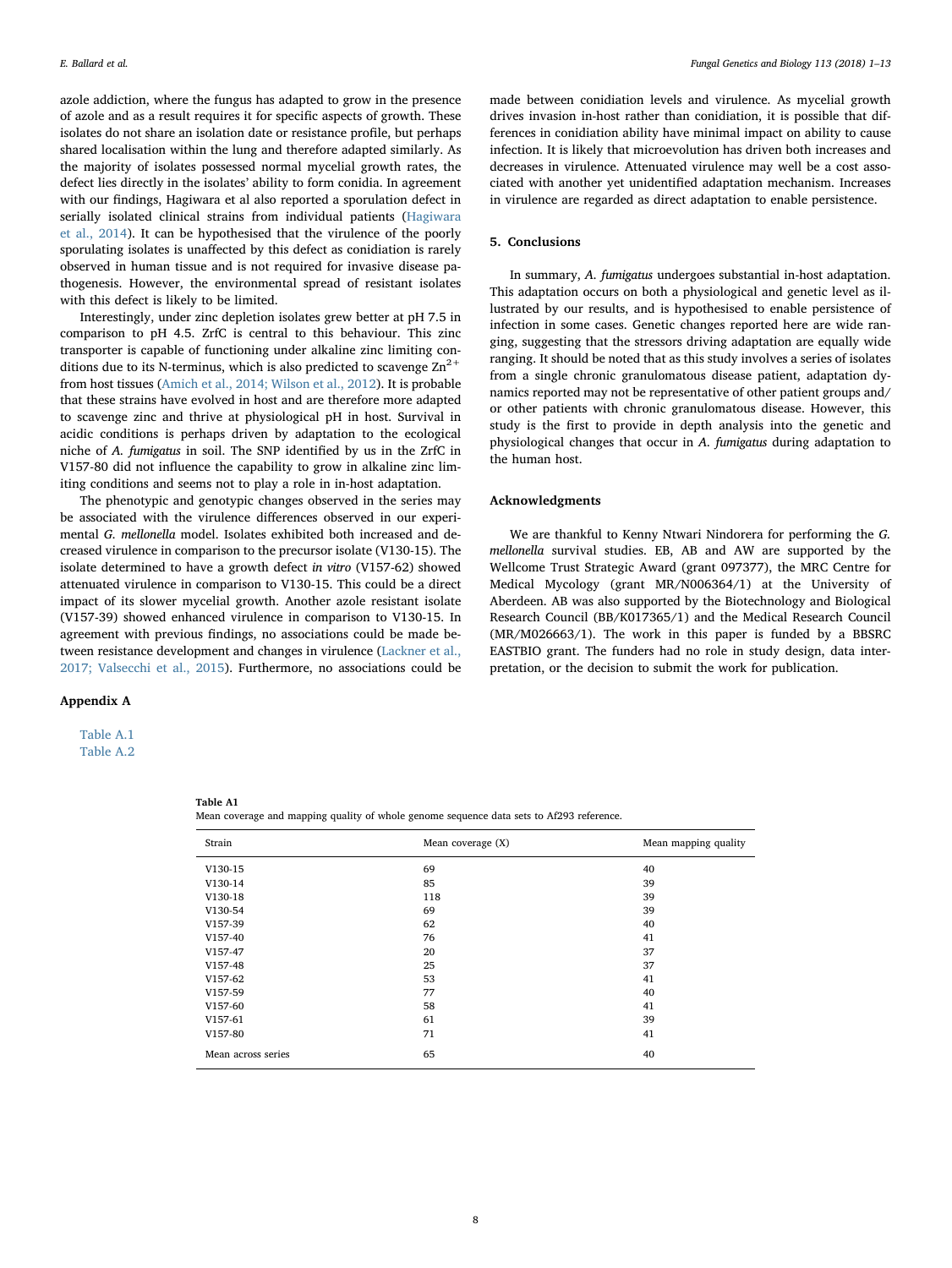<span id="page-8-0"></span>

| Table A2                                            | Non synonymous single nucleotide polymorphisms identified to have developed throughout the course of infection in the series of isolates. |         |                   |                         |              |         |                |                                      |           |                         |                        |                |
|-----------------------------------------------------|-------------------------------------------------------------------------------------------------------------------------------------------|---------|-------------------|-------------------------|--------------|---------|----------------|--------------------------------------|-----------|-------------------------|------------------------|----------------|
| Gene                                                | Description                                                                                                                               | V130-18 | $V130-54$         | V157-39                 | V157-40      | V157-47 | V157-48        | V157-59                              | V157-60   | V157-62                 | V157-61                | V157-80        |
| AFUA_1G00550<br>AFUA_1G00230<br><b>AFUA 1G00220</b> | Uncharacterised protein<br>Uncharacterised protein<br>Uncharacterised protein                                                             | A430V   |                   |                         | T11M<br>748* |         | L756A<br>V369L |                                      | 748*      | S168L M1701 V1731 D175N | A430V T437I 348 S493L  |                |
|                                                     |                                                                                                                                           |         |                   |                         |              |         |                |                                      |           | R176C T182C T182I       |                        |                |
| AFUA_1G00750                                        | Uncharacterised protein                                                                                                                   |         |                   |                         |              |         |                | 171 A170T M162I P155L<br>M153I S152L |           |                         |                        |                |
| AFUA_1G12130<br>AFUA_1G06060                        | Translation initiation factor eIF4E<br>Uncharacterised protein                                                                            |         |                   | A786T<br>G608V<br>S772N |              |         |                | V160A                                |           |                         |                        |                |
| AFUA_1G08920                                        | IQ calmodulin-binding motif                                                                                                               |         |                   |                         |              |         | A189V          |                                      |           |                         |                        |                |
| AFUA_1G09270                                        | Transmembrane glycoprotein<br>domain protein                                                                                              |         |                   |                         |              |         | S772N          | S772N                                | S772N     | S772N                   | S772N                  | S772N          |
| AFUA_1G15940<br>AFUA_1G12540                        | Auxin Efflux Carrier superfamily<br>TMEMI family protein                                                                                  |         |                   |                         |              |         | G318GGGS       | F879C                                | F879C     | F879C                   | G281C<br>F879C         |                |
| AFUA_2G00230<br>AFUA_2G01700                        | Amid-like NADH oxidoreductase<br>Carbon catabolite derepressing                                                                           |         |                   | E240A                   |              |         |                | R188Q                                | R188Q     | R188Q                   | R188Q                  |                |
|                                                     | protein kinase Snf1                                                                                                                       |         |                   |                         |              |         |                |                                      |           |                         |                        |                |
| AFUA_2G02320<br>AFUA_2G04290                        | Cytochrome P450 monooxygenase<br>Hsp70 chaperone (BiP)                                                                                    |         |                   |                         | N176S        |         |                |                                      | 490*      |                         | 490*                   |                |
| AFUA_2G07450                                        | PX domain protein                                                                                                                         |         |                   |                         |              |         |                |                                      |           |                         | $L282F$                |                |
| AFUA_2G09710<br>AFUA_2G08040                        | C6 finger domain protein<br>Protein kinase (NpkA)                                                                                         |         |                   | D347Y                   |              |         | D347Y          | D347Y                                | D347Y     | D347Y                   | D347Y                  | D347Y<br>P414L |
| AFUA_2G11570                                        | F-box domain protein                                                                                                                      |         |                   | G204V                   |              |         |                |                                      |           |                         |                        |                |
| AFUA_2G12360<br>AFUA_2G13500                        | Uncharacterised protein<br>WD repeat protein                                                                                              |         |                   |                         | E942K        |         |                | $\vdash$                             |           |                         |                        |                |
| AFUA_2G13770                                        | C2H2 conidiation transcription                                                                                                            |         |                   |                         |              |         |                |                                      | $218^{*}$ |                         |                        |                |
| AFUA_2G16170                                        | DNA-directed RNA polymerase III<br>factor FlbC                                                                                            |         | R <sub>16</sub> A |                         |              |         |                |                                      |           |                         |                        |                |
|                                                     | RPC4                                                                                                                                      |         |                   |                         |              |         |                |                                      |           |                         |                        |                |
| AFUA_2G13960<br>AFUA_2G16830                        | Endonuclease/exonuclease/<br>Tafazzin                                                                                                     |         |                   |                         | L157F        |         |                |                                      |           | G190R                   |                        |                |
|                                                     | phosphatase family protein                                                                                                                |         |                   |                         |              |         |                |                                      |           |                         |                        |                |
| AFUA_2G17000<br>AFUA_2G17600                        | PT repeat family protein                                                                                                                  | E1362K  |                   |                         | S1197Y       |         |                |                                      |           |                         |                        |                |
|                                                     | Conidial pigment polyketide<br>synthase PksP/Alb1                                                                                         |         |                   |                         |              |         |                |                                      |           |                         |                        |                |
| AFUA_2G18100                                        | Telomere-associated RecQ helicase                                                                                                         |         |                   |                         |              |         |                |                                      |           |                         |                        |                |
| AFUA_3G02550<br>AFUA_3G02640                        | Nucleoside-diphosphate-sugar<br>Uncharacterised protein                                                                                   |         |                   |                         |              |         |                |                                      |           |                         | 237 A243T<br>Y33F S34L |                |
|                                                     | epimerase family protein                                                                                                                  |         |                   |                         |              |         |                |                                      |           |                         | T248C                  |                |
| AFUA_3G03852                                        | C2H2 type zinc finger domain<br>protein                                                                                                   |         |                   |                         | C292Y        |         |                |                                      |           |                         |                        |                |
| AFUA_3G04300                                        | Actin cytoskeleton organization and                                                                                                       |         |                   |                         | P1125H       |         |                |                                      |           |                         |                        |                |
|                                                     | biogenesis protein                                                                                                                        |         |                   |                         |              |         |                |                                      |           |                         |                        |                |
| AFUA_3G07080<br>AFUA_3G07940<br>AFUA_3G08570        | Phosphoinositide phospholipase C<br>UPF0016 domain protein<br>Uncharacterised protein                                                     |         |                   |                         | V470M        |         |                | KSS213KS                             | KSS213KS  | KSS213KS                | KSS213KS               | V54L           |
| AFUA_3G08990<br>AFUA_3G10250                        | Cell division control protein<br>Cell surface protein                                                                                     | F141S   | F141S             | D220G                   | D220G        |         | D220G          | D220G                                | D220G     | D220G                   | D220G                  | D220G          |
| AFUA_3G10290                                        | Uncharacterised protein<br>(Cdc15)                                                                                                        |         |                   |                         |              |         |                |                                      |           | R198W                   |                        |                |
| AFUA_3G10450<br>AFUA_3G11940                        | Chromatin modification-related<br>Uncharacterised protein                                                                                 |         |                   | 154X                    | R718C        |         |                | $292^{*}$                            | $292^{*}$ | $292^{*}$               | $292^{*}$              | 154X           |
|                                                     | protein                                                                                                                                   |         |                   |                         |              |         |                |                                      |           |                         |                        |                |

 $\left( {continued~on~next~page} \right)$ (continued on next page)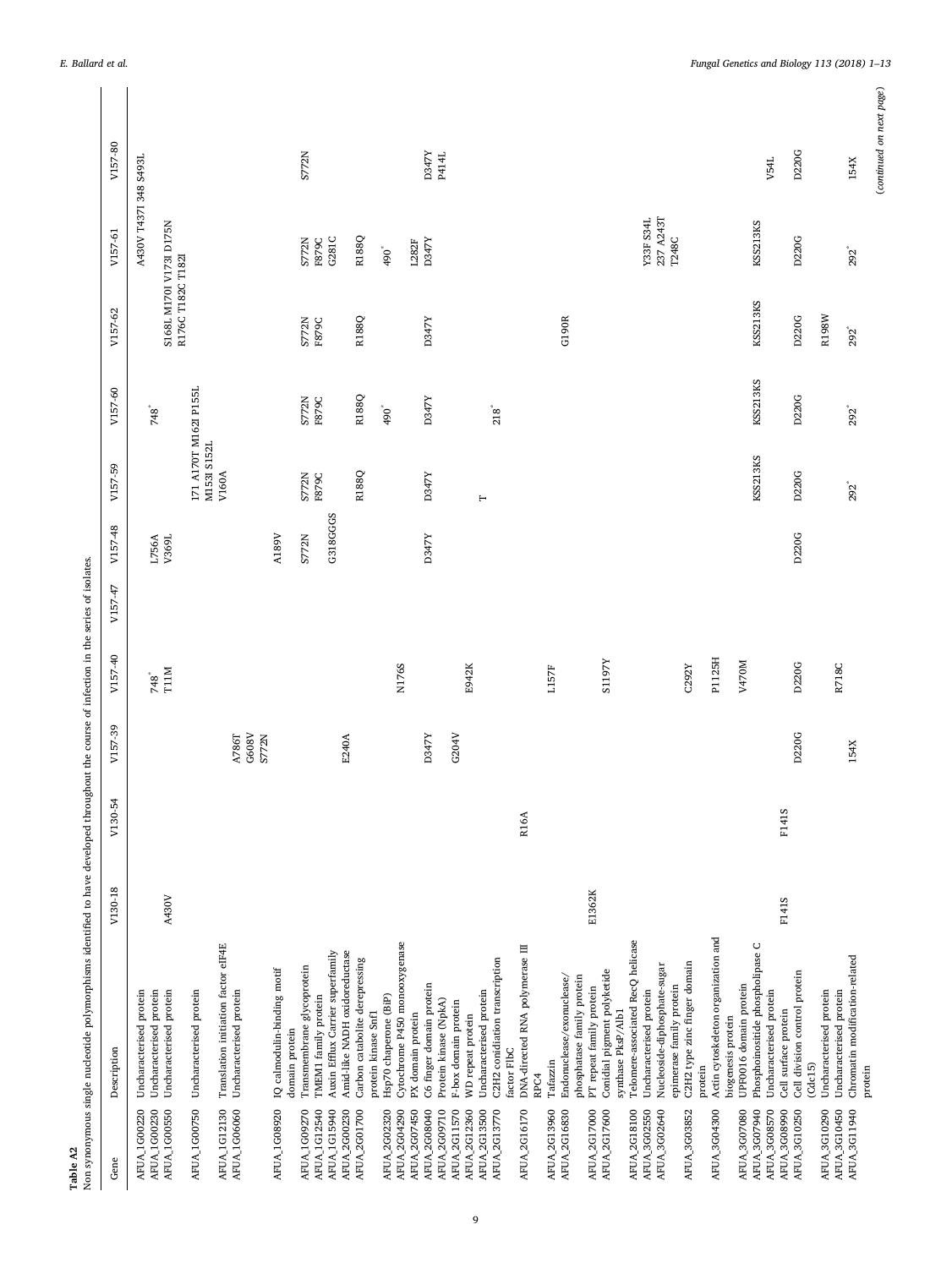| Table A2 (continued)                     |                                                                           |              |                  |               |                       |         |         |                    |             |             |                    |                          |
|------------------------------------------|---------------------------------------------------------------------------|--------------|------------------|---------------|-----------------------|---------|---------|--------------------|-------------|-------------|--------------------|--------------------------|
| Gene                                     | Description                                                               | V130-18      | $V130-54$        | V157-39       | V157-40               | V157-47 | V157-48 | V157-59            | V157-60     | V157-62     | V157-61            | V157-80                  |
| AFUA_3G14445                             | Bromodomain associated domain                                             |              |                  |               | R223C                 |         |         |                    |             |             |                    |                          |
| AFUA_3G14510                             | Rhamnogalacturonan<br>protein                                             |              |                  |               |                       |         |         |                    |             | P186L       |                    |                          |
|                                          | acetylesterase RgaE                                                       |              |                  |               |                       |         |         |                    |             |             |                    |                          |
| AFUA_3G14700<br>AFUA_4G04760             | Inositol kinase kinase (UvsB)<br>Polyketide synthase                      |              |                  | E485Q         |                       |         |         |                    |             |             | A1923G             |                          |
| AFUA <sub>4G06890</sub>                  | <b>Cyp51A</b>                                                             |              |                  | G54R          | G54V                  | P216L   | P216L   | M220R              | M220R       | M220R       | M220R              | P216L                    |
| AFUA_4G07530                             | Uncharacterised protein                                                   |              |                  |               |                       |         | 288HDD  |                    |             |             |                    |                          |
| AFUA_4G08100<br>AFUA_4G08360             | Mediator of RNA polymerase II<br>Uncharacterised protein                  |              | E188V            | V204A         |                       |         | V204A   | V204A              | V204A       | V204A       | V204A              | V204A                    |
|                                          | transcription subunit 8                                                   |              |                  |               |                       |         |         |                    |             |             |                    |                          |
| AFUA_4G09560<br>AFUA_4G12050             | Thermoresistant gluconokinase<br>ZIP Zinc transporter                     |              |                  | <b>N967</b>   |                       |         |         |                    |             |             |                    | F125L                    |
|                                          | family protein                                                            |              |                  |               |                       |         |         |                    |             |             |                    |                          |
| AFUA_5G12440<br>AFUA_4G13000             | Lysine-specific histone demethylase<br>Cell cycle control protein (Cwf23) |              |                  |               | E <sub>2</sub> D      | A242V   |         |                    |             |             |                    |                          |
|                                          | Aof <sub>2</sub>                                                          |              |                  |               |                       |         |         |                    |             |             |                    |                          |
| AFUA_4G13800                             | Exo-alpha-sialidase                                                       |              |                  |               |                       |         |         | T214K              | T214K       | T214K       | T214K              |                          |
| AFUA <sub>-4G14310</sub><br>AFUA_5G02390 | Auxin Efflux Carrier superfamily<br>Uncharacterised protein               |              |                  |               | A2071 V2091<br>V403D  |         |         |                    | A2071 V2091 | A2071 V2091 | A2071 V2091        | A2071 V2091              |
| AFUA_5G03760                             | Endochitinase A1                                                          | <b>S438P</b> | S438P V436I      |               |                       |         |         |                    |             |             |                    |                          |
| AFUA_5G04050                             | Scramblase family protein                                                 |              |                  | $128^{\circ}$ |                       |         |         | $128$ <sup>*</sup> | $128^\circ$ | $128^\circ$ | $128$ <sup>*</sup> | $128^{^{\mathrm{s}}}$    |
| AFUA_5G07140                             | Translation elongation factor G2                                          |              |                  |               | A542S                 |         |         |                    |             |             |                    |                          |
| AFUA <sub>-5G08330</sub><br>AFUA_5G08390 | RNA binding protein<br>Response regulator                                 |              |                  | V706F         |                       |         |         |                    |             |             |                    | T209S                    |
| <b>AFUA_5G11820</b>                      | Survival factor 1                                                         |              |                  |               |                       |         |         |                    |             | $213^{*}$   |                    |                          |
| AFUA_5G14920                             | Uncharacterised protein                                                   | W372S        |                  |               |                       |         |         |                    |             |             |                    |                          |
| AFUA_5G14865                             | Uncharacterised protein                                                   |              |                  |               |                       |         |         |                    |             |             | $301^{*}$          |                          |
| AFUA_6G00530                             | Uncharacterised protein                                                   |              |                  |               |                       |         | Y380H   | Y380H              | Y380H       | Y380H       | Y380H              | <b>Y380H</b>             |
| AFUA_6G04080<br>AFUA_6G05280             | Uncharacterised protein                                                   |              |                  |               | A1393T<br>K417N       |         |         |                    |             |             |                    |                          |
| AFUA_6G06335                             | Histone-lysine N-methyltransferase,<br>Meiosis protein MEI2               |              |                  | R578C         |                       |         |         |                    |             |             |                    |                          |
|                                          | H3 lysine-4 specific                                                      |              |                  |               |                       |         |         |                    |             |             |                    |                          |
| AFUA_6G07660                             | Uncharacterised protein                                                   |              |                  |               |                       |         |         |                    |             |             | E169K              |                          |
| AFUA_6G10050                             | Small oligopeptide transporter, OPT                                       |              |                  | G428S         | G428S                 |         | G428S   | G428S              | G428S       | G428S       | G428S              | G428S                    |
|                                          | family                                                                    |              |                  |               |                       |         |         |                    |             |             |                    |                          |
| AFUA_6G10490<br>AFUA_6G10380             | Cullin binding protein CanA<br>Uncharacterised protein                    |              |                  |               |                       |         |         |                    |             | VI67        |                    | Y365C                    |
| AFUA_6G10620                             | Nuclear pore complex subunit                                              |              |                  | D43N          | D43N                  |         | D43N    | D43N               | D43N        | D43N        | D43N               | D43N                     |
| AFUA_6G12950                             | Alpha, alpha-trehalose-phosphate                                          |              |                  |               |                       |         |         |                    |             | V265A       |                    |                          |
|                                          | synthase (UDP-forming)                                                    |              |                  |               |                       |         |         |                    |             |             |                    |                          |
| AFUA_6G13660<br>AFUA_6G13800             | Integral membrane protein Pth11-<br>Uncharacterised protein               |              |                  |               |                       |         |         |                    | W148C       |             | P865L              |                          |
|                                          | like                                                                      |              |                  |               |                       |         |         |                    |             |             |                    |                          |
| AFUA_6G13900                             | Uncharacterised protein                                                   |              |                  |               |                       |         |         |                    |             |             |                    | K413N                    |
| AFUA_6G14720                             | Telomere-associated RecQ helicase                                         | 11077V       | P1152L<br>I1077V | G1119R        | <b>AP66V</b><br>R984C |         |         | D123N              |             |             | T969A              |                          |
| AFUA_7G00720                             | Uncharacterised protein                                                   | A311T        | R984C            |               | S996N                 |         | A311T   |                    |             |             | A311T              |                          |
| AFUA_7G01290                             | Uncharacterised protein                                                   |              |                  |               |                       | G51R    |         |                    |             |             |                    |                          |
| AFUA <sub>Z</sub> G01310                 | C6 transcription factor                                                   |              |                  |               |                       |         |         |                    |             |             |                    | Q538H                    |
| AFUA_7G01960<br>AFUA_7G04180             | Uncharacterised protein<br>Amine oxidase                                  |              |                  |               | R614P                 |         |         |                    |             | 167         |                    |                          |
| AFUA_7G05220                             | Mitochondrial carrier protein                                             |              |                  |               |                       |         |         |                    |             |             |                    | V639L                    |
| AFUA_7G05960                             | C2H2 finger domain protein                                                |              |                  |               | G792D                 |         |         |                    |             |             |                    | (continued on next page) |

E. Ballard et al. *Fungal Genetics and Biology 113 (2018) 1–13*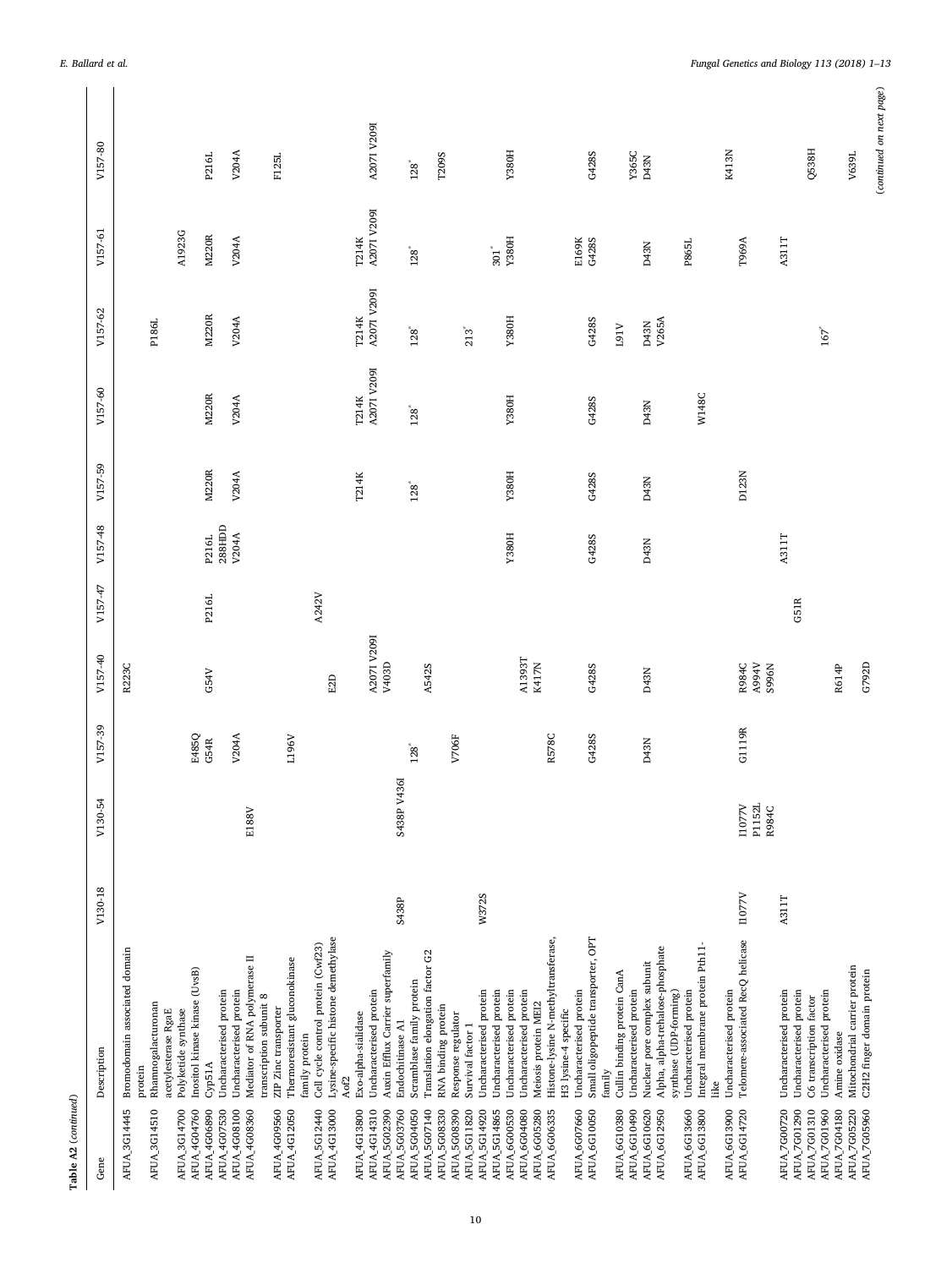Table A2

(continued)

Table A2 (continued)

- <span id="page-10-10"></span>Abdolrasouli, A., Rhodes, J., Beale, M.A., Hagen, F., Rogers, T.R., Chowdhary, A., Meis, J.F., Armstrong-James, D., Fisher, M.C., 2015. Genomic context of azole resistance mutations in Aspergillus fumigatus determined using whole-genome sequencing. MBio 6, e00536–15. <http://dx.doi.org/10.1128/mBio. 00536-15>.
- <span id="page-10-2"></span>Albarrag, A.M., Anderson, M.J., Howard, S.J., Robson, G.D., Warn, P.A., Sanglard, D., Denning, D.W., 2011. Interrogation of related clinical pan-azole-resistant Aspergillus fumigatus strains: G138C, Y431C, and G434C single nucleotide polymorphisms in cyp51A, upregulation of cyp51A, and integration and activation of transposon Atf1 in the cyp51A promoter. Antimicrob. Agents Chemother. 55, 5113–5121. [http://dx.doi.](http://dx.doi.org/10.1128/AAC.00517-11) [org/10.1128/AAC.00517-11.](http://dx.doi.org/10.1128/AAC.00517-11)
- <span id="page-10-9"></span>Amich, J., Vicentefranqueira, R., Leal, F., Calera, J.A., 2010. Aspergillus fumigatus survival in alkaline and extreme zinc-limiting environments relies on the induction of a zinc homeostasis system encoded by the zrfc and aspf2 genes. Eukaryot. Cell 9, 424–437. [http://dx.doi.org/10.1128/EC.00348-09.](http://dx.doi.org/10.1128/EC.00348-09)
- <span id="page-10-14"></span>Amich, J., Vicentefranqueira, R., Mellado, E., Ruiz-Carmuega, A., Leal, F., Calera, J.A., 2014. The ZrfC alkaline zinc transporter is required for Aspergillus fumigatus virulence and its growth in the presence of the Zn/Mn-chelating protein calprotectin. Cell. Microbiol. 16, 548–564. <http://dx.doi.org/10.1111/cmi.12238>.
- <span id="page-10-5"></span>Anderson, J.B., 2005. Evolution of antifungal-drug resistance: mechanisms and pathogen fitness. Nat. Rev. Microbiol. 3, 547–556. [http://dx.doi.org/10.1038/nrmicro1179.](http://dx.doi.org/10.1038/nrmicro1179)
- <span id="page-10-13"></span>Arendrup, M.C., Mavridou, E., Mortensen, K.L., Snelders, E., Frimodt-Møller, N., Khan, H., Melchers, W.J.G., Verweij, P.E., 2010. Development of azole resistance in aspergillus fumigatus during azole therapy associated with change in virulence. PLoS One 5. <http://dx.doi.org/10.1371/journal.pone.0010080>.
- <span id="page-10-0"></span>Armstrong-James, D., Meintjes, G., Brown, G.D., 2016. A neglected epidemic: fungal infections in HIV/AIDS. Trends Microbiol. 22, 120–127. [http://dx.doi.org/10.1016/j.](http://dx.doi.org/10.1016/j.tim.2014.01.001) [tim.2014.01.001.](http://dx.doi.org/10.1016/j.tim.2014.01.001)
- <span id="page-10-12"></span>Bateman, A., Martin, M.J., O'Donovan, C., Magrane, M., Apweiler, R., Alpi, E., Antunes, R., Arganiska, J., Bely, B., Bingley, M., Bonilla, C., Britto, R., Bursteinas, B., Chavali, G., Cibrian-Uhalte, E., Da Silva, A., De Giorgi, M., Dogan, T., Fazzini, F., Gane, P., Castro, L.G., Garmiri, P., Hatton-Ellis, E., Hieta, R., Huntley, R., Legge, D., Liu, W., Luo, J., Macdougall, A., Mutowo, P., Nightingale, A., Orchard, S., Pichler, K., Poggioli, D., Pundir, S., Pureza, L., Qi, G., Rosanoff, S., Saidi, R., Sawford, T., Shypitsyna, A., Turner, E., Volynkin, V., Wardell, T., Watkins, X., Zellner, H., Cowley, A., Figueira, L., Li, W., McWilliam, H., Lopez, R., Xenarios, I., Bougueleret, L., Bridge, A., Poux, S., Redaschi, N., Aimo, L., Argoud-Puy, G., Auchincloss, A., Axelsen, K., Bansal, P., Baratin, D., Blatter, M.C., Boeckmann, B., Bolleman, J., Boutet, E., Breuza, L., Casal-Casas, C., De Castro, E., Coudert, E., Cuche, B., Doche, M., Dornevil, D., Duvaud, S., Estreicher, A., Famiglietti, L., Feuermann, M., Gasteiger, E., Gehant, S., Gerritsen, V., Gos, A., Gruaz-Gumowski, N., Hinz, U., Hulo, C., Jungo, F., Keller, G., Lara, V., Lemercier, P., Lieberherr, D., Lombardot, T., Martin, X., Masson, P., Morgat, A., Neto, T., Nouspikel, N., Paesano, S., Pedruzzi, I., Pilbout, S., Pozzato, M., Pruess, M., Rivoire, C., Roechert, B., Schneider, M., Sigrist, C., Sonesson, K., Staehli, S., Stutz, A., Sundaram, S., Tognolli, M., Verbregue, L., Veuthey, A.L., Wu, C.H., Arighi, C.N., Arminski, L., Chen, C., Chen, Y., Garavelli, J.S., Huang, H., Laiho, K., McGarvey, P., Natale, D.A., Suzek, B.E., Vinayaka, C.R., Wang, Q., Wang, Y., Yeh, L.S., Yerramalla, M.S., Zhang, J., 2015. UniProt: A hub for protein information. Nucleic Acids Res. 43, D204–D212. [http://dx.doi.org/10.1093/nar/gku989.](http://dx.doi.org/10.1093/nar/gku989) Bellete, B., Raberin, H., Morel, J., Flori, P., Hafid, J., Manhsung, R.T., 2010. Acquired
- <span id="page-10-11"></span>resistance to voriconazole and itraconazole in a patient with pulmonary aspergilloma. Med. Mycol. 48, 197–200. [http://dx.doi.org/10.3109/13693780902717018.](http://dx.doi.org/10.3109/13693780902717018)
- <span id="page-10-6"></span>Bolger, A.M., Lohse, M., Usadel, B., 2014. Trimmomatic: a flexible trimmer for Illumina sequence data. Bioinformatics 30, 2114–2120. [http://dx.doi.org/10.1093/](http://dx.doi.org/10.1093/bioinformatics/btu170) [bioinformatics/btu170.](http://dx.doi.org/10.1093/bioinformatics/btu170)
- <span id="page-10-1"></span>[Bosschef, H Vanden, Koymans, L., Moereels, H., 1995. P450 inhibitors of use in medical](http://refhub.elsevier.com/S1087-1845(18)30025-2/h0055) [treatment: focus on of action mechanisms. Science 67, 79](http://refhub.elsevier.com/S1087-1845(18)30025-2/h0055)–100.
- <span id="page-10-8"></span>Boyaval, P., Moineau, S., Romero, D.A., Horvath, P., 2007. CRISPR provides acquired resistance against viruses in prokaryotes. Science 315, 1709–1712. [http://dx.doi.org/](http://dx.doi.org/10.1126/science.1138140) [10.1126/science.1138140](http://dx.doi.org/10.1126/science.1138140).
- <span id="page-10-4"></span>Bromley, M., Johns, A., Davies, E., Fraczek, M., Gilsenan, J.M., 2016. Mitochondrial complex I is a global regulator of secondary metabolism, virulence and azole sensitivity in fungi. PLoS One e0158724. [http://dx.doi.org/10.1371/journal.pone.](http://dx.doi.org/10.1371/journal.pone.0158724) [0158724.](http://dx.doi.org/10.1371/journal.pone.0158724)
- Bueid, A., Howard, S.J., Moore, C.B., Richardson, M.D., Harrison, E., Bowyer, P., Denning, D.W., 2010. Azole antifungal resistance in Aspergillus fumigatus: 2008 and 2009. J. Antimicrob. Chemother. 65, 2116–2118. [http://dx.doi.org/10.1093/jac/](http://dx.doi.org/10.1093/jac/dkq279) [dkq279.](http://dx.doi.org/10.1093/jac/dkq279)
- Buied, A., Moore, C.B., Denning, D.W., Bowyer, P., 2013. High-level expression of cyp51B in azole-resistant clinical aspergillus fumigatus isolates. J. Antimicrob. Chemother. 68, 512–514. [http://dx.doi.org/10.1093/jac/dks451.](http://dx.doi.org/10.1093/jac/dks451)
- <span id="page-10-3"></span>Camps, S.M.T., Dutilh, B.E., Arendrup, M.C., Rijs, A.J.M.M., Snelders, E., Huynen, M.A., Verweij, P.E., Melchers, W.J.G., 2012. Discovery of a hapE mutation that causes azole resistance in aspergillus fumigatus through whole genome sequencing and sexual crossing. PLoS One 7, e50034. [http://dx.doi.org/10.1371/journal.pone.0050034.](http://dx.doi.org/10.1371/journal.pone.0050034)
- Chen, J., Li, H., Li, R., Bu, D., Wan, Z., 2005. Mutations in the cyp51A gene and susceptibility to itraconazole in Aspergillus fumigatus serially isolated from a patient with lung aspergilloma. J. Antimicrob. Chemother. 55, 31–37. [http://dx.doi.org/10.](http://dx.doi.org/10.1093/jac/dkh507) [1093/jac/dkh507.](http://dx.doi.org/10.1093/jac/dkh507)
- <span id="page-10-7"></span>Danecek, P., Auton, A., Abecasis, G., Albers, C.A., Banks, E., DePristo, M.A., Handsaker, R.E., Lunter, G., Marth, G.T., Sherry, S.T., McVean, G., Durbin, R., 2011. The variant call format and VCFtools. Bioinformatics 27, 2156–2158. [http://dx.doi.org/10.1093/](http://dx.doi.org/10.1093/bioinformatics/btr330) [bioinformatics/btr330](http://dx.doi.org/10.1093/bioinformatics/btr330).

| Gene                         | Description                                                                                                                                                                                                                                                                                                                                                                                                                                                                                         | V130-18                                                                                                       | V130-54 | V157-39                    | V157-40 | V157-47                 | V157-48 | V157-59 | V157-60 | V157-62 | V157-61 | V157-80                                   |
|------------------------------|-----------------------------------------------------------------------------------------------------------------------------------------------------------------------------------------------------------------------------------------------------------------------------------------------------------------------------------------------------------------------------------------------------------------------------------------------------------------------------------------------------|---------------------------------------------------------------------------------------------------------------|---------|----------------------------|---------|-------------------------|---------|---------|---------|---------|---------|-------------------------------------------|
| AFUA_8G00750<br>AFUA 8G01820 | AFUA_8G06210 Metalloreductase transmembrane<br>AFUA_8G06140 Sensor histidine kinase/response<br>AFUA_8G04520 Cytoskeleton assembly control<br>AFUA_8G05780 NACHT and Ankyrin domain<br>C2H2 transcription factor<br>AFUA_7G08250 C6 finger domain protein<br>Uncharacterised protein<br>AFUA_7G08630 Uncharacterised protein<br>AFUA_8G02420 Uncharacterised protein<br>AFUA_8G02850 Actin binding protein<br>AFUA_8G06132 FluG domain protein<br>protein Sla1<br>component<br>regulator<br>protein | A2311 F232L M222D S223N<br>A135I E142K<br>R79H T82M<br>G81R <sub>M90I</sub><br>Q429K<br>S749G<br><b>T218A</b> | A135I   | Q257K<br>C <sub>45</sub> Y | 띠       | Q622H<br>K618E<br>R479Y | $\Im$   |         | S749G   |         |         | S505T                                     |
|                              | AFUA_8G06230 Uncharacterised protein<br>AFUA_8G06220 Uncharacterised protein                                                                                                                                                                                                                                                                                                                                                                                                                        |                                                                                                               |         | S238L V245I                | V50M    |                         |         |         |         |         |         | S238L 239 V245I<br>249 V249M<br>G252S 253 |
|                              | solates V130-15 and V130-14 have been excluded from this table as they were defined as references, and therefore did not contain any substitutions.                                                                                                                                                                                                                                                                                                                                                 |                                                                                                               |         |                            |         |                         |         |         |         |         |         |                                           |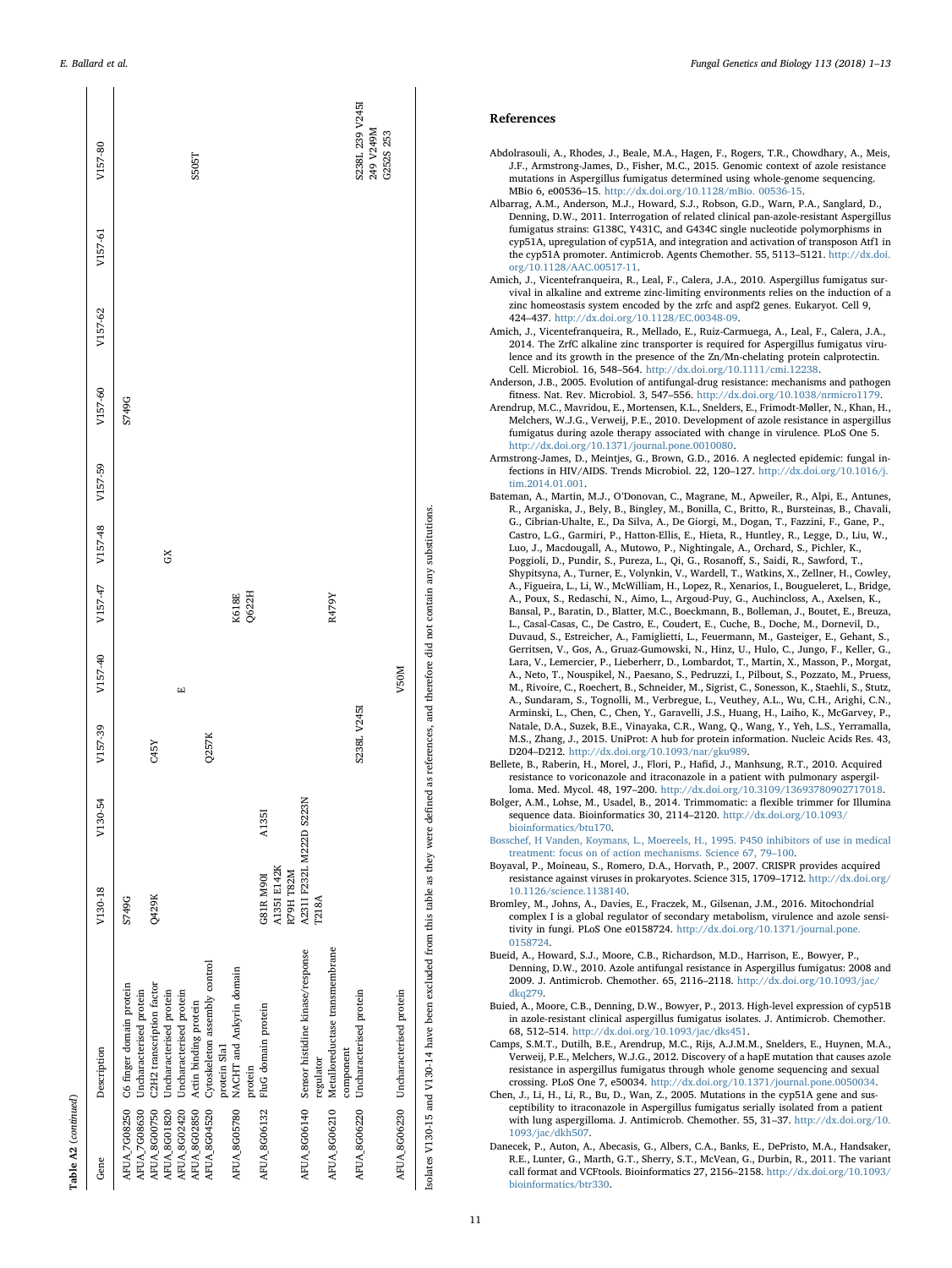- <span id="page-11-12"></span>de Valk, H., Meis, J.F.G.M., Curfs, I.M., Muehlethaler, K., Mouton, J.W., Corné, H.W., 2005. Use of a novel panel of nine short tandem repeats for exact and high-resolution fingerprinting of aspergillus fumigatus isolates. J. Clin. Microbiol. 43, 4112–4120. [http://dx.doi.org/10.1128/JCM.43.8.4112.](http://dx.doi.org/10.1128/JCM.43.8.4112)
- <span id="page-11-8"></span>[Denning, D.W., Venkateswarlu, K., Oakley, K.L., Anderson, M.J., Manning, N.J., Stevens,](http://refhub.elsevier.com/S1087-1845(18)30025-2/h0100) [D.A., Warnock, D.W., Kelly, S.L., 1997. Itraconazole resistance in Aspergillus fumi](http://refhub.elsevier.com/S1087-1845(18)30025-2/h0100)[gatus. Antimicrob. Agents Chemother. 41, 1364](http://refhub.elsevier.com/S1087-1845(18)30025-2/h0100)–1368.
- <span id="page-11-18"></span>Edgar, R.C., 2004. MUSCLE: multiple sequence alignment with high accuracy and high throughput. Nucleic Acids Res. 32, 1792–1797. [http://dx.doi.org/10.1093/nar/](http://dx.doi.org/10.1093/nar/gkh340) [gkh340.](http://dx.doi.org/10.1093/nar/gkh340)
- <span id="page-11-23"></span>Emri, T., Szarvas, V., Orosz, E., Antal, K., Park, H., Han, K.-H., Yu, J.-H., Pócsi, I., 2015. Core oxidative stress response in Aspergillus nidulans. BMC Genomics 16, 478. <http://dx.doi.org/10.1186/s12864-015-1705-z>.
- <span id="page-11-6"></span>Fedorova, N.D., Khaldi, N., Joardar, V.S., Maiti, R., Amedeo, P., Anderson, M.J., Crabtree, J., Silva, J.C., Badger, J.H., Albarraq, A., Angiuoli, S., Bussey, H., Bowyer, P., Cotty, P.J., Dyer, P.S., Egan, A., Galens, K., Fraser-Liggett, C.M., Haas, B.J., Inman, J.M., Kent, R., Lemieux, S., Malavazi, I., Orvis, J., Roemer, T., Ronning, C.M., Sundaram, J.P., Sutton, G., Turner, G., Venter, J.C., White, O.R., Whitty, B.R., Youngman, P., Wolfe, K.H., Goldman, G.H., Wortman, J.R., Jiang, B., Denning, D.W., Nierman, W.C., 2008. Genomic islands in the pathogenic filamentous fungus Aspergillus fumigatus. PLoS Genet. 4, e1000046. <http://dx.doi.org/10.1371/journal.pgen.1000046>.
- [Fisher, M.C., Henk, D.A., Briggs, C.J., Brownstein, J.S., Mado](http://refhub.elsevier.com/S1087-1845(18)30025-2/h0120)ff, L.C., McCraw, S.L., Gurr, [S.J., 2012. Emerging fungal threats to animal, plant and ecosystem health. Nature](http://refhub.elsevier.com/S1087-1845(18)30025-2/h0120) [484, 186](http://refhub.elsevier.com/S1087-1845(18)30025-2/h0120)–194.
- <span id="page-11-16"></span>Flicek, P., Amode, M.R., Barrell, D., Beal, K., Billis, K., Brent, S., Carvalho-Silva, D., Clapham, P., Coates, G., Fitzgerald, S., Gil, L., Girón, C.G., Gordon, L., Hourlier, T., Hunt, S., Johnson, N., Juettemann, T., Kähäri, A.K., Keenan, S., Kulesha, E., Martin, F.J., Maurel, T., McLaren, W.M., Murphy, D.N., Nag, R., Overduin, B., Pignatelli, M., Pritchard, B., Pritchard, E., Riat, H.S., Ruffier, M., Sheppard, D., Taylor, K.,
- Thormann, A., Trevanion, S.J., Vullo, A., Wilder, S.P., Wilson, M., Zadissa, A., Aken, B.L., Birney, E., Cunningham, F., Harrow, J., Herrero, J., Hubbard, T.J.P., Kinsella, R., Muffato, M., Parker, A., Spudich, G., Yates, A., Zerbino, D.R., Searle, S.M.J., 2014. Variant effect predictor. Nucleic Acids Res. [http://dx.doi.org/10.1093/nar/gkt1196.](http://dx.doi.org/10.1093/nar/gkt1196)
- <span id="page-11-10"></span>Fraczek, M.G., Bromley, M., Buied, A., Moore, C.B., Rajendran, R., Rautemaa, R., Ramage, G., Denning, D.W., Bowyer, P., 2013. The cdr1B efflux transporter is associated with non-cyp51a-mediated itraconazole resistance in Aspergillus fumigatus. J. Antimicrob. Chemother. 68, 1486–1496. <http://dx.doi.org/10.1093/jac/dkt075>.
- <span id="page-11-14"></span>Garcia-Alcalde, F., Okonechnikov, K., Carbonell, J., Cruz, L.M., Gotz, S., Tarazona, S., Dopazo, J., Meyer, T.F., Conesa, A., 2012. Qualimap: evaluating next-generation sequencing alignment data. Bioinformatics 28, 2678–2679. [http://dx.doi.org/10.](http://dx.doi.org/10.1093/bioinformatics/bts503) [1093/bioinformatics/bts503.](http://dx.doi.org/10.1093/bioinformatics/bts503)
- Garcia-Effron, G., Mellado, E., Gomez-Lopez, A., Alcazar-Fuoli, L., Cuenca-Estrella, M., Rodriguez-Tudela, J.L., 2005. Differences in interactions between azole drugs related to modifications in the 14-α sterol demethylase gene (cyp51A) of Aspergillus fumigatus. Antimicrob. Agents Chemother. 49, 2119–2121. [http://dx.doi.org/10.1128/](http://dx.doi.org/10.1128/AAC.49.5.2119-2121.2005) [AAC.49.5.2119-2121.2005](http://dx.doi.org/10.1128/AAC.49.5.2119-2121.2005).
- <span id="page-11-15"></span>Garrison, E., Marth, G., 2012. Haplotype-based variant detection from short-read sequencing. arXiv Prepr. arXiv1207.3907 9. doi: arXiv:1207.3907 [q-bio.GN].
- Ghannoum, M.A., Rice, L.B., 1999. Antifungal Agents : Mode of Action, Mechanisms of Resistance, and Correlation of These Mechanisms with Bacterial Resistance 12, pp. 501–517. doi: 10.1.1.322-6182.
- Giardine, B., Riemer, C., Hardison, R.C., Burhans, R., Elnitski, L., Shah, P., Zhang, Y., Blankenberg, D., Albert, I., Taylor, J., Miller, W., Kent, W.J., Nekrutenko, A., 2005. Galaxy: a platform for interactive large-scale genome analysis. Genome Res. 15, 1451–1455. [http://dx.doi.org/10.1101/gr.4086505.](http://dx.doi.org/10.1101/gr.4086505)
- <span id="page-11-4"></span>Gollapudy, R., Ajmani, S., Kulkarni, S.A., 2004. Modeling and interactions of Aspergillus fumigatus lanosterol 14-α demethylase "A" with azole antifungals. Bioorganic Med. Chem. 12, 2937–2950. [http://dx.doi.org/10.1016/j.bmc.2004.03.034.](http://dx.doi.org/10.1016/j.bmc.2004.03.034)
- <span id="page-11-19"></span>Gomez-Lopez, A., Forastiero, A., Cendejas-Bueno, E., Gregson, L., Mellado, E., Howard, S.J., Livermore, J.L., Hope, W.W., Cuenca-Estrella, M., 2014. An invertebrate model to evaluate virulence in Aspergillus fumigatus: the role of azole resistance. Med. Mycol. 52, 311–319. <http://dx.doi.org/10.1093/mmy/myt022>.
- <span id="page-11-20"></span>Hagiwara, D., Takahashi, H., Watanabe, A., Takahashi-Nakaguchi, A., Kawamoto, S., Kamei, K., Gonoi, T., 2014. Whole-genome comparison of aspergillus fumigatus strains serially isolated from patients with aspergillosis. J. Clin. Microbiol. 52, 4202–4209. [http://dx.doi.org/10.1128/JCM.01105-14.](http://dx.doi.org/10.1128/JCM.01105-14)
- Hodiamont, C.J., Dolman, K.M., Ten Berge, I.J.M., Melchers, W.J.G., Verweij, P.E., Pajkrt, D., 2009. Multiple-azole-resistant Aspergillus fumigatus osteomyelitis in a patient with chronic granulomatous disease successfully treated with long-term oral posaconazole and surgery. Med. Mycol. 47, 217–220. [http://dx.doi.org/10.1080/](http://dx.doi.org/10.1080/13693780802545600) [13693780802545600.](http://dx.doi.org/10.1080/13693780802545600)
- Howard, S.J., Cerar, D., Anderson, M.J., Albarrag, A., Fisher, M.C., Pasqualotto, A.C., Laverdiere, M., Arendrup, M.C., Perlin, D.S., Denning, D.W., 2009. Frequency and evolution of azole resistance in Aspergillus fumigatus associated with treatment failure. Emerg. Infect. Dis. 15, 1068–1076. [http://dx.doi.org/10.3201/eid1507.](http://dx.doi.org/10.3201/eid1507.090043) [090043](http://dx.doi.org/10.3201/eid1507.090043).
- <span id="page-11-7"></span>Howard, S.J., Pasqualotto, M.J., Anderson, H., Leatherbarrow, A.M., Albarrag, A.M., Harrison, E., Gregson, L., Bowyer, P., Denning, D.W., 2013. Major variations in Aspergillus fumigatus arising within aspergillomas in chronic pulmonary aspergillosis. Mycoses 56, 434–441. [http://dx.doi.org/10.1111/myc.12047.](http://dx.doi.org/10.1111/myc.12047)
- <span id="page-11-25"></span>Hsu, J., Chen, K., Lee, F.S., 2015. Snf1/AMP-activated protein kinase activates Arf3p to promote invasive yeast growth via a non-canonical GEF domain. Nat. Commun. 6, 7840. [http://dx.doi.org/10.1038/ncomms8840.](http://dx.doi.org/10.1038/ncomms8840)
- Kano, R., Sobukawa, H., Murayama, S.Y., Hirose, D., Tanaka, Y., Kosuge, Y., Hasegawa, A., Kamata, H., 2015. In vitro resistance of Aspergillus fumigatus to azole farm fungicide. J. Infect. Chemother. 22, 133–136. [http://dx.doi.org/10.1016/j.jiac.2015.](http://dx.doi.org/10.1016/j.jiac.2015.11.009)

[11.009](http://dx.doi.org/10.1016/j.jiac.2015.11.009).

- <span id="page-11-22"></span>King, J., Henriet, S., Warris, A., 2016. Aspergillosis in Chronic Granulomatous Disease. J. Fungi 2, 15. [http://dx.doi.org/10.3390/jof2020015.](http://dx.doi.org/10.3390/jof2020015)
- Kuipers, S., Brüggemann, R.J.M., De Sévaux, R.G.L., Heesakkers, J.P.F.A., Melchers, W.J.G., Mouton, J.W., Verweij, P.E., 2011. Failure of posaconazole therapy in a renal transplant patient with invasive aspergillosis due to Aspergillus fumigatus with attenuated susceptibility to posaconazole. Antimicrob. Agents Chemother. 55, 3564–3566. [http://dx.doi.org/10.1128/AAC.01544-10.](http://dx.doi.org/10.1128/AAC.01544-10)
- <span id="page-11-11"></span>Lackner, M., Jukic, E., Sartori, B., Fritz, J., Seger, C., Hagleitner, M., Speth, C., Lass-fl, C., 2017. Azole-resistant and -susceptible Aspergillus fumigatus isolates show comparable fitness and azole treatment outcome in immunocompetent mice. Med. Mycol. 1–8. [http://dx.doi.org/10.1093/mmy/myx109.](http://dx.doi.org/10.1093/mmy/myx109)
- <span id="page-11-2"></span>Latgé, J.P., 2001. The pathobiology of aspergillus fumigatus. Trends Microbiol. 9, 382–389. [http://dx.doi.org/10.1016/S0966-842X\(01\)02104-7](http://dx.doi.org/10.1016/S0966-842X(01)02104-7).
- <span id="page-11-17"></span>Lee, T.-H., Guo, H., Wang, X., Kim, C., Paterson, A.H., 2014. SNPhylo: a pipeline to construct a phylogenetic tree from huge SNP data. BMC Genom. 15, 162. [http://dx.](http://dx.doi.org/10.1186/1471-2164-15-162) [doi.org/10.1186/1471-2164-15-162](http://dx.doi.org/10.1186/1471-2164-15-162).
- <span id="page-11-21"></span>Macpherson, S., Akache, B., Deken, X. De, Turcotte, B., 2005. Candida albicans zinc cluster protein Upc2p confers resistance to antifungal drugs and is an activator of ergosterol biosynthetic genes. Antimicrob. Agents Chemother. 49, 1745–1752. <http://dx.doi.org/10.1128/AAC.49.5.1745>.
- Mann, P.A., Parmegiani, R.M., Wei, S.Q., Mendrick, C.A., Li, X., Loebenberg, D., DiDomenico, B., Hare, R.S., Walker, S.S., McNicholas, P.M., 2003. Mutations in Aspergillus fumigatus resulting in reduced susceptibility to posaconazole appear to be restricted to a single amino acid in the cytochrome P450 14a-demethylase. Antimicrob. Agents Chemother. 47, 577–581. [http://dx.doi.org/10.1128/AAC.47.2.](http://dx.doi.org/10.1128/AAC.47.2.577-581.2003) [577-581.2003](http://dx.doi.org/10.1128/AAC.47.2.577-581.2003).
- <span id="page-11-24"></span>Mellado, E., Cuenca-Estrella, J.M., Rodriguez-Tudela, J.L., 2003. A Point mutation in the 14α-Sterol Demethylase Gene cyp51A Contributes to Itraconazole Resistance in Aspergillus fumigatus a point mutation in the  $14\alpha$ -sterol demethylase Gene cyp51A contributes to itraconazole resistance in aspergillus fumigatus. Antimicrob. Agents Chemother. 47, 1120–1125. <http://dx.doi.org/10.1128/AAC.47.3.1120>.
- Mellado, E., Garcia-Effron, G., Alcazar-Fuoli, L., Cuenca-Estrella, M., Rodriguez-Tudela, J.L., 2004. Substitutions at methionine 220 in the 14α-sterol demethylase (cyp51A) of Aspergillus fumigatus are responsible for resistance in vitro to azole antifungal drugs. Antimicrob. Agents Chemother. 48, 2747–2750. [http://dx.doi.org/10.1128/](http://dx.doi.org/10.1128/AAC.48.7.2747-2750.2004) [AAC.48.7.2747-2750.2004](http://dx.doi.org/10.1128/AAC.48.7.2747-2750.2004).
- <span id="page-11-9"></span>Mellado, E., Garcia-Effron, G., Alcázar-Fuoli, L., Melchers, W.J.G., Verweij, P.E., Cuenca-Estrella, M., Rodriguez-Tudela, J.L., 2007. A new Aspergillus fumigatus resistance mechanism conferring in vitro cross-resistance to azole antifungals involves a combination of cyp51A alterations. Antimicrob. Agents Chemother. 51, 1897–1904. <http://dx.doi.org/10.1128/AAC.01092-06>.
- Milne, I., Stephen, G., Bayer, M., Cock, P.J.A., Pritchard, L., Cardle, L., Shawand, P.D., Marshall, D., 2013. Using tablet for visual exploration of second-generation sequencing data. Brief. Bioinform. 14, 193–202. [http://dx.doi.org/10.1093/bib/](http://dx.doi.org/10.1093/bib/bbs012) [bbs012.](http://dx.doi.org/10.1093/bib/bbs012)
- Misslinger, M., Gsaller, F., Hortschansky, P., Mu, C., Bracher, F., Bromley, M.J., Haas, H., 2017. The cytochrome b5 CybE is regulated by iron availability and is crucial for azole resistance in A. fumigatus. Metallomics 9, 1655–1665. [http://dx.doi.org/10.](http://dx.doi.org/10.1039/c7mt00110j) [1039/c7mt00110j.](http://dx.doi.org/10.1039/c7mt00110j)
- <span id="page-11-1"></span>[Mullins, J., Harvey, R., Seaton, A., 1976. Sources and incidence of airborne Aspergillus](http://refhub.elsevier.com/S1087-1845(18)30025-2/h0260) [fumigatus. Clin. Allergy 6, 209](http://refhub.elsevier.com/S1087-1845(18)30025-2/h0260)–221.
- Norton, T.S., Abdallah, Q. Al, Hill, A.M., Lovingood, R.V., Fortwendel, J.R., Norton, T.S., Abdallah, Q. Al, Hill, A.M., Lovingood, R.V., Tiffany, F., Norton, S., Abdallah, Q. Al, Amy, M., Lovingood, R.V., Jarrod, R., 2017. The Aspergillus fumigatus farnesyltransferase β – subunit, RamA, mediates growth, virulence, and antifungal susceptibility. Virulence 8, 1401–1416. [http://dx.doi.org/10.1080/21505594.2017.](http://dx.doi.org/10.1080/21505594.2017.1328343) [1328343.](http://dx.doi.org/10.1080/21505594.2017.1328343)
- <span id="page-11-0"></span>O'Brien, H.E., Parrent, J.L., Jackson, J.A., Moncalvo, J., Vilgalys, R., 2005. Fungal community analysis by large-scale sequencing of environmental samples. Appl. Environ. Microbiol. 71, 5544–5550. [http://dx.doi.org/10.1128/AEM.71.9.5544.](http://dx.doi.org/10.1128/AEM.71.9.5544)
- Okonechnikov, K., Conesa, A., García-alcalde, F., 2015. Qualimap 2 : advanced multisample quality control for high-throughput sequencing data, pp. 1–3.
- <span id="page-11-3"></span>Patterson, [T.F., Thompson George III, R., Denning, D.W., Fishman, J.A., Hadley, S.,](http://refhub.elsevier.com/S1087-1845(18)30025-2/h0280) [Herbrecht, R., Kontoyiannis, D.P., Marr, K.A., Morrison, V.A., Nguyen, M.H., Segal,](http://refhub.elsevier.com/S1087-1845(18)30025-2/h0280) [B.H., Steinbach, W.J., Stevens, D.A., Walsh, T.J., Wingard, J.R., Young, J.-A.H.,](http://refhub.elsevier.com/S1087-1845(18)30025-2/h0280) [Bennett, J.E., 2016. Practice guidelines for the diagnosis and management of asper](http://refhub.elsevier.com/S1087-1845(18)30025-2/h0280)[gillosis: 2016 update by the infectious diseases society of America. Clin. Infect. Dis.](http://refhub.elsevier.com/S1087-1845(18)30025-2/h0280) [63, e1](http://refhub.elsevier.com/S1087-1845(18)30025-2/h0280)–e60.
- <span id="page-11-13"></span>Petrikkou, E., Rodri, J.L., Gómez, A., Molleja, A., Cuenca-estrella, M., Molleja, A.N., Mellado, E., 2001. Inoculum standardization for antifungal susceptibility testing of filamentous fungi pathogenic for humans inoculum standardization for antifungal susceptibility testing of filamentous fungi pathogenic for humans. J. Clin. Microbiol. 39, 1345–1347. <http://dx.doi.org/10.1128/JCM.39.4.1345>.
- Peyton, L.R., Gallagher, S., Hashemzadeh, M., 2015. Triazole antifungals: a review. Drugs Today 51, 705–718. [http://dx.doi.org/10.1358/dot.2015.51.12.2421058.](http://dx.doi.org/10.1358/dot.2015.51.12.2421058)
- Renwick, J., Daly, P., Reeves, E.P., Kavanagh, K., 2006. Susceptibility of larvae of Galleria mellonella to infection by Aspergillus fumigatus is dependent upon stage of conidial germination. Mycopathologia 161, 377–384. [http://dx.doi.org/10.1007/s11046-](http://dx.doi.org/10.1007/s11046-006-0021-1) [006-0021-1](http://dx.doi.org/10.1007/s11046-006-0021-1).
- Sanz, P., 2003. Snf1 protein kinase: a key player in the response to cellular stress in yeast. Biochem. Soc. Trans. 31, 178–181. [http://dx.doi.org/10.1042/.](http://dx.doi.org/10.1042/)
- Schoustra, S.E., Debets, A.J.M., Slakhorst, M., Hoekstra, R.F., 2006. Reducing the cost of resistance; experimental evolution in the filamentous fungus Aspergillus nidulans. J. Evol. Biol. 19, 1115–1127. <http://dx.doi.org/10.1111/j.1420-9101.2006.01102.x>.
- <span id="page-11-5"></span>Schoustra, S.E., Slakhorst, M., Debets, A.J.M., Hoekstra, R.F., 2005. Comparing artificial